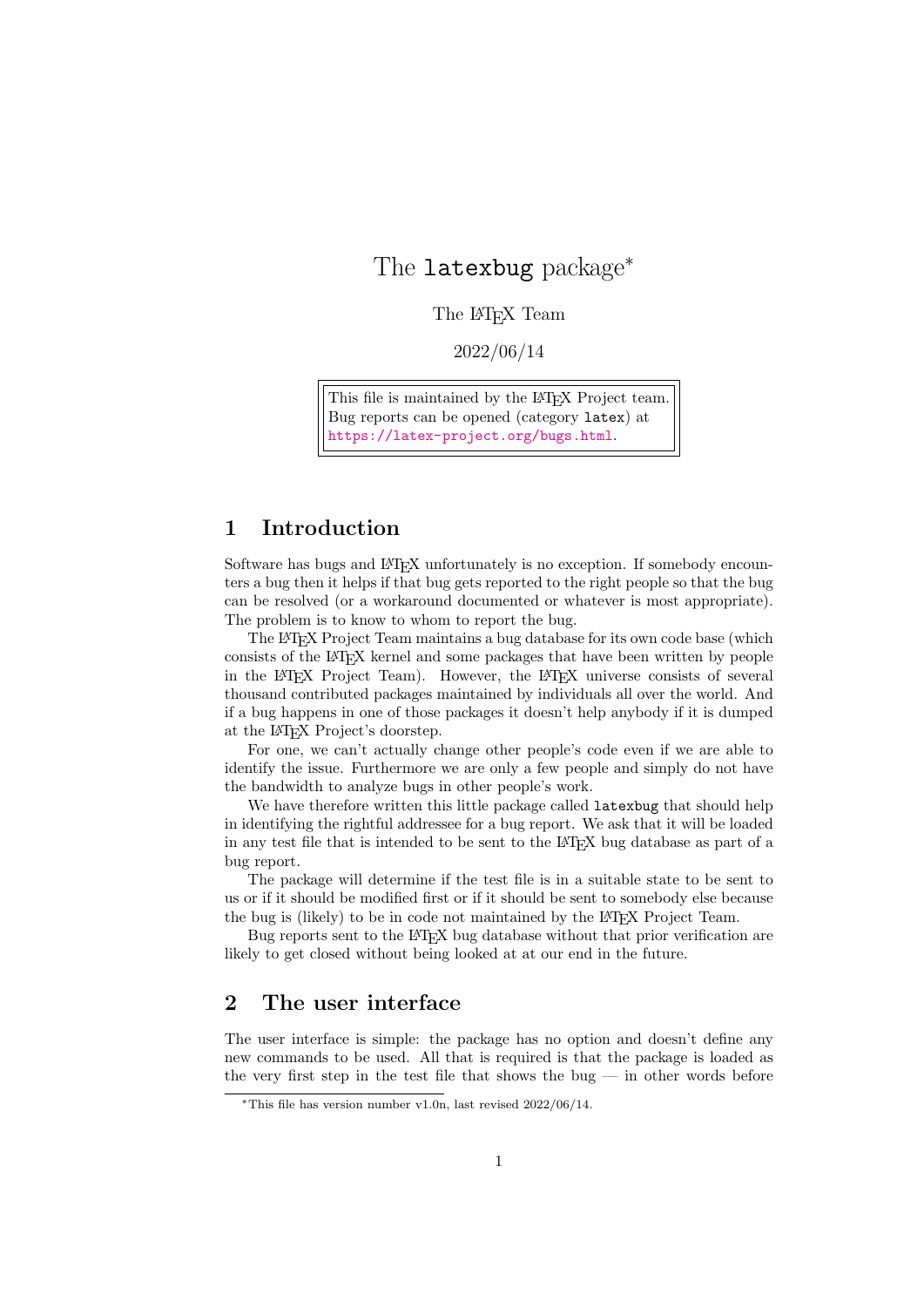the \documentclass. For that reason it must be loaded using \RequirePackage instead of the usual \usepackage that is used in the preamble of a document.

Thus, a bug report test files should look like this:

| \RequirePackage{latexbug} | % <- required first line      |
|---------------------------|-------------------------------|
|                           | followed by:                  |
| \documentclass{article}   | % or some other class         |
|                           | % followed by:                |
| $\cdot$ $\cdot$ $\cdot$   | % $\leq$ code showing the bug |
| \end{document}            |                               |

If the test file runs through (showing the bug) without any complains for latexbug then the test file is ready to be sent to the LATEX bug database. The procedure for uploading and the location is documented at

#### https://www.latex-project.org/bugs/

If latexbug does generate an error, however, then this error needs to be addressed first and the depending on the resolution the bug report may has to be sent to somebody else.

An error is generated if the test file makes use of third-party code that is not maintained by the LATEX Project Team. For example, if the file would load geometry and footmisc you would see the following:

| Package latexbug Error: Third-party file(s) |                                                                  |
|---------------------------------------------|------------------------------------------------------------------|
| (latexbug)                                  |                                                                  |
| (latexbug)                                  | This test file uses third-party file(s)                          |
| (latexbug)                                  |                                                                  |
| (latexbug)                                  |                                                                  |
| (latexbug)                                  | geometry.sty -> Hideo Umeki                                      |
| (latexbug)                                  | <latexgeometry [at]="" [dot]="" com="" gmail=""></latexgeometry> |
| (latexbug)                                  | footmisc.sty                                                     |
| (latexbug)                                  |                                                                  |
| (latexbug)                                  |                                                                  |

It then continues with advice to remove such third-party code from the test file. If that is not possible, because the bug goes away if a package is removed, then the problem is (most likely) with this package and the bug report should be sent to the maintainer of that package and not to the LAT<sub>EX</sub> bug database.

| (latexbug) | So you should contact the authors   |
|------------|-------------------------------------|
| (latexbug) | of these files, not the LaTeX Team! |
| (latexbug) | (Or remove the packages that load   |
| (latexbug) | them, if they are not necessary to  |
| (latexbug) | exhibit the problem).               |
|            |                                     |

To make life somewhat easier latexbug will tell you the name of the maintainer (if we know it and have added it in) and if possible also the canonical bug address for the package (like in the case of geometry). If we don't have that information, you need to find it out for yourself by looking at the package documentation.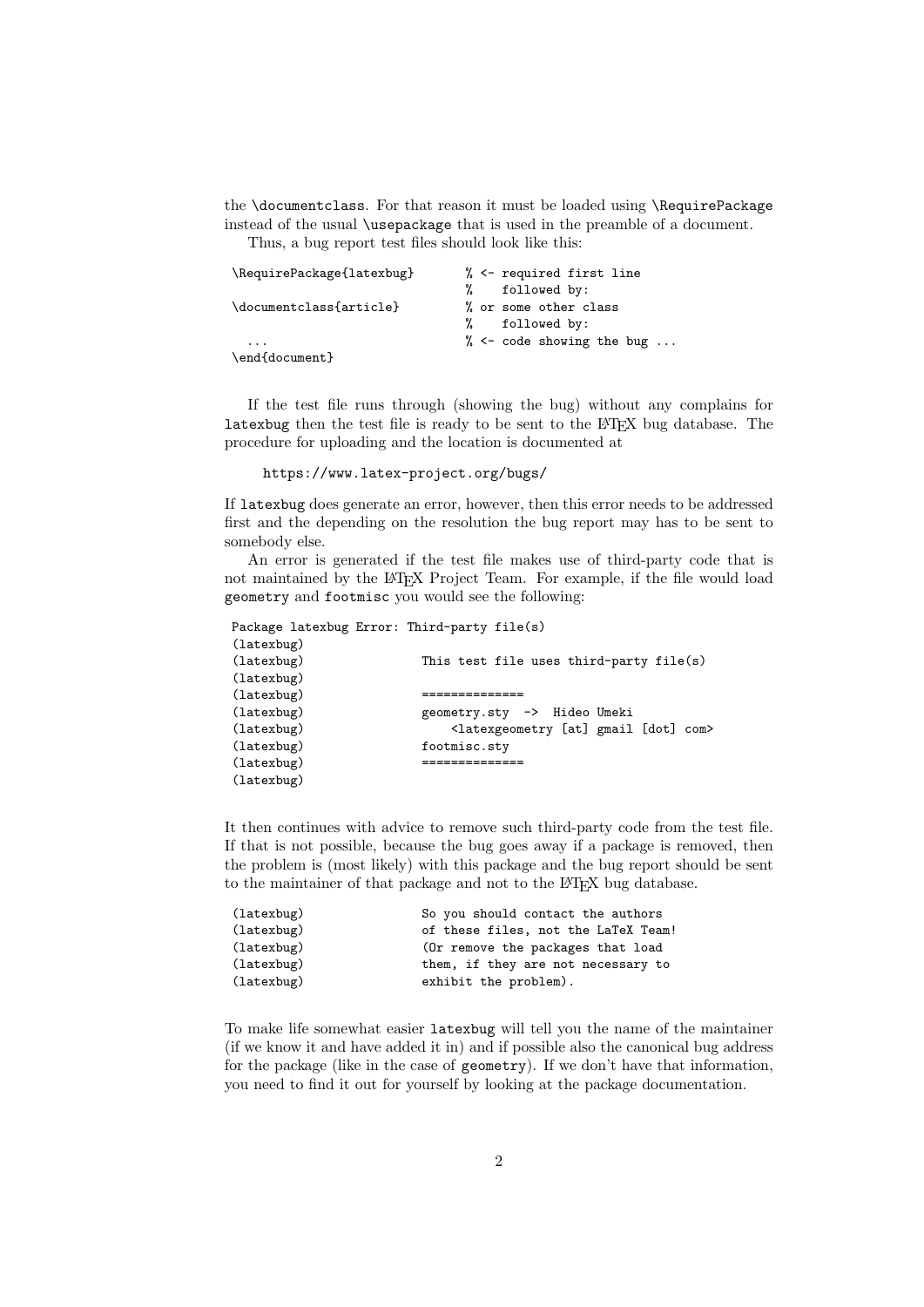There may be cases where third-party code is essential to exhibit a bug in core LATEX code maintained by the the LATEX Team. The error text therefore finishes off with the following sentence:

| (latexbug) | If you think the bug is in core LaTeX    |
|------------|------------------------------------------|
| (latexbug) | (as maintained by the LaTeX Team) but    |
| (latexbug) | these files are needed to demonstrate    |
| (latexbug) | the problem, please continue and mention |
| (latexbug) | this explicitly in your bug report       |
| (latexbug) | (with an explanation why you think so).  |

Please explain your reasoning why you think this is the case in detail as part of the bug report.

It is also possible that latexbug doesn't generate an error, but issues a warning, that it has detected one or more packages, that have their own bug tracker. In that case the report should be made in the bug tracker of that package and not in the L<sup>A</sup>T<sub>E</sub>X 2<sub> $\varepsilon$ </sub>, even if it is a package that is mainted by us!

Other people look these bug tracker to search for known problems and thus it is best if yours is recorded in the right place. Such a warning will look like this (we use hyperref as an example):

Package latexbug Warning: Special bug tracker!

| (latexbug) |                                                      |
|------------|------------------------------------------------------|
| (latexbug) | This test file uses the following file(s)            |
| (latexbug) |                                                      |
| (latexbug) | ==============                                       |
| (latexbug) | hyperref.sty -> Report at:                           |
| (latexbug) | https://github.com/latex3/hyperref/issues            |
| (latexbug) |                                                      |
| (latexbug) |                                                      |
| (latexbug) | Please note that these files have their own          |
| (latexbug) | bug tracker and your issue should therefore          |
| (latexbug) | be reported in the indicated repository.             |
| (latexbug) |                                                      |
| (latexbug) | If they are not necessary to exhibit the problem,    |
| (latexbug) | remove them from your example and rerun it,          |
| (latexbug) | otherwise report the issue in the listed repository. |
| (latexbug) |                                                      |
| (latexbug) | If different repositories are listed, try to         |
| (latexbug) | select the most appropriate one (but don't worry     |
| (latexbug) | too much, if the choice is not clear to you).        |
|            |                                                      |

Thank you for taking the time to report a bug and prepare a test file showing it!

#### 2.1 A note on the database content in the package

When a document is run through LATEX it will load a number of files and bug reports that are to be sent to the LATEX Team should only load files that we maintain and not third-party packages.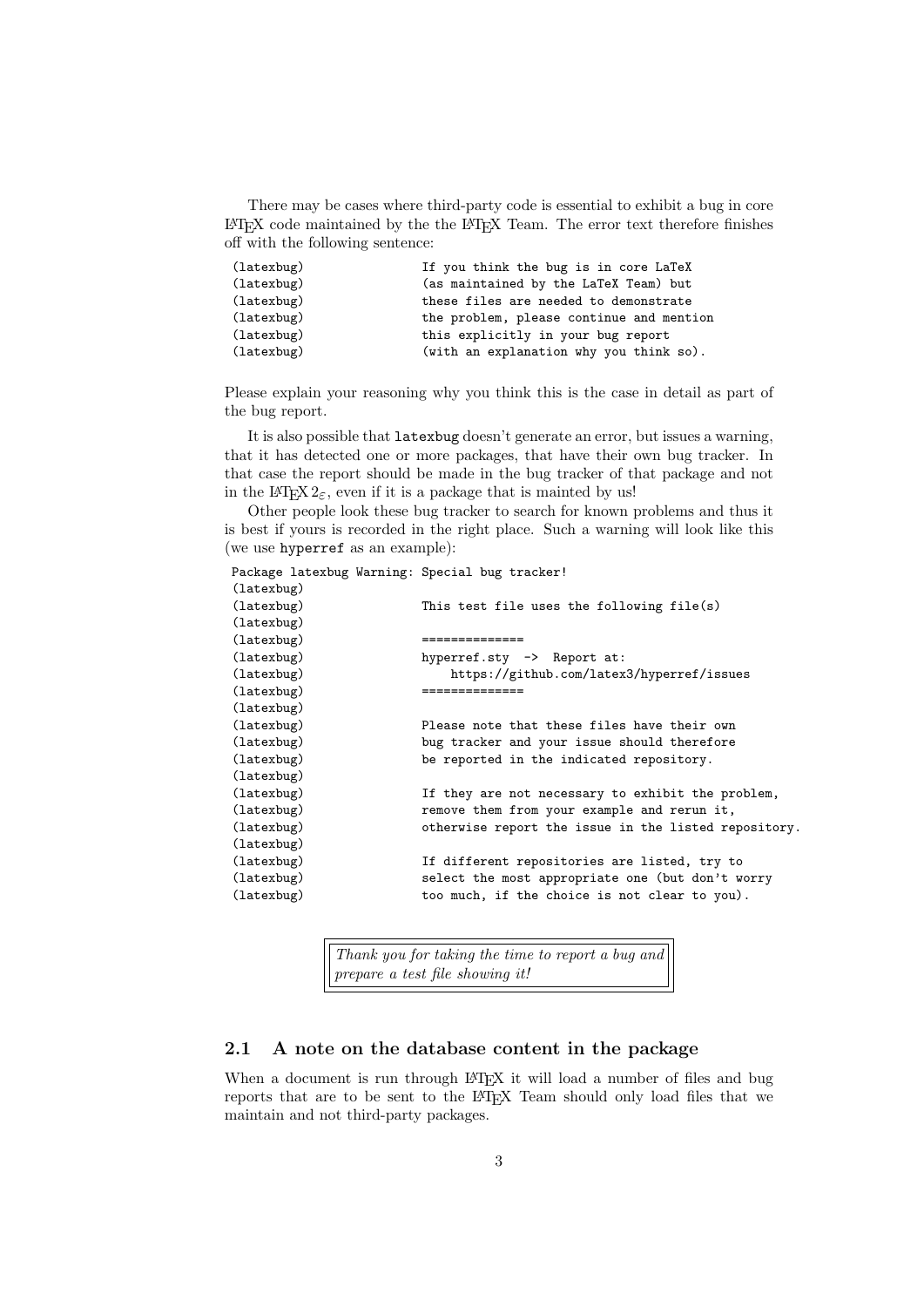The database, if you want to call that, inside latexbug is simply a comma separated key value list consisting of file names = maintainer info. Most of the time the maintainer info is us or us\* (the star means we maintain it, but in some repository other that latex2e — either latex3 (default) or some other we point to, so the file is fine) or ignore (meaning we do not maintain it, but it is a file that is likely to appear for one or the other reason and we should accept such a bug report nonetheless without giving any warning).

Any file loaded in the bug report not listed will show up in the error listing flagged as "third-party" code that should be removed as explained above.

For a small number of popular third-party packages we have collected the name of the external maintainer and if available to us some extra info so that it is easier to send to the rightful addressee if you encounter a bug in such a third-party package. But to keep this manageable this is only done for a very small number of the 5000+ packages out there (though we might add one or the other over time).

It is however not impossible that we missed one or the other file that should have been listed as "maintained by us" but isn't and thus incorrectly generates an error. If you run into that problem or notice an omission of that sort, please send us a bug report or open an issue at the GitHub source of the package which is located at:

https://github.com/latex3/latexbug/

### 3 The documentation driver file

The next bit of code contains the documentation driver file for  $T<sub>F</sub>X$ , i.e., the file that will produce the documentation you are currently reading. It will be extracted from this file by the docstrip program.

```
1 ⟨∗driver⟩
2 \RequirePackage{latexbug}
3 \documentclass{ltxdoc}
4 \GetFileInfo{latexbug.sty}
5 %\usepackage{geometry,footmisc,hyperref} % uncomment for latexbug error
6 %\usepackage{xparse} % uncomment for latexbug error
7 \EnableCrossrefs
8 %\DisableCrossrefs % Say \DisableCrossrefs if index is ready
9 %\OnlyDescription % Comment out for implementation details
10 \begin{document}
11 \DocInput{latexbug.dtx}
12 \end{document}
13 ⟨/driver⟩
```
### 4 The implementation

```
14 ⟨∗package⟩
                  15 \NeedsTeXFormat{LaTeX2e}
                  16 \ProvidesPackage{latexbug}[2022/06/14 v1.0n Bug-classification]
\latexbug@empty
Fixed text used in checking what actions to take with different files.
   \latexbug@us
                  17 \def\latexbug@empty{}
                  18 \def\latexbug@us{us}
```

```
\latexbug@ustar
\latexbug@ignore
                  19 \def\latexbug@usstar{us*}
```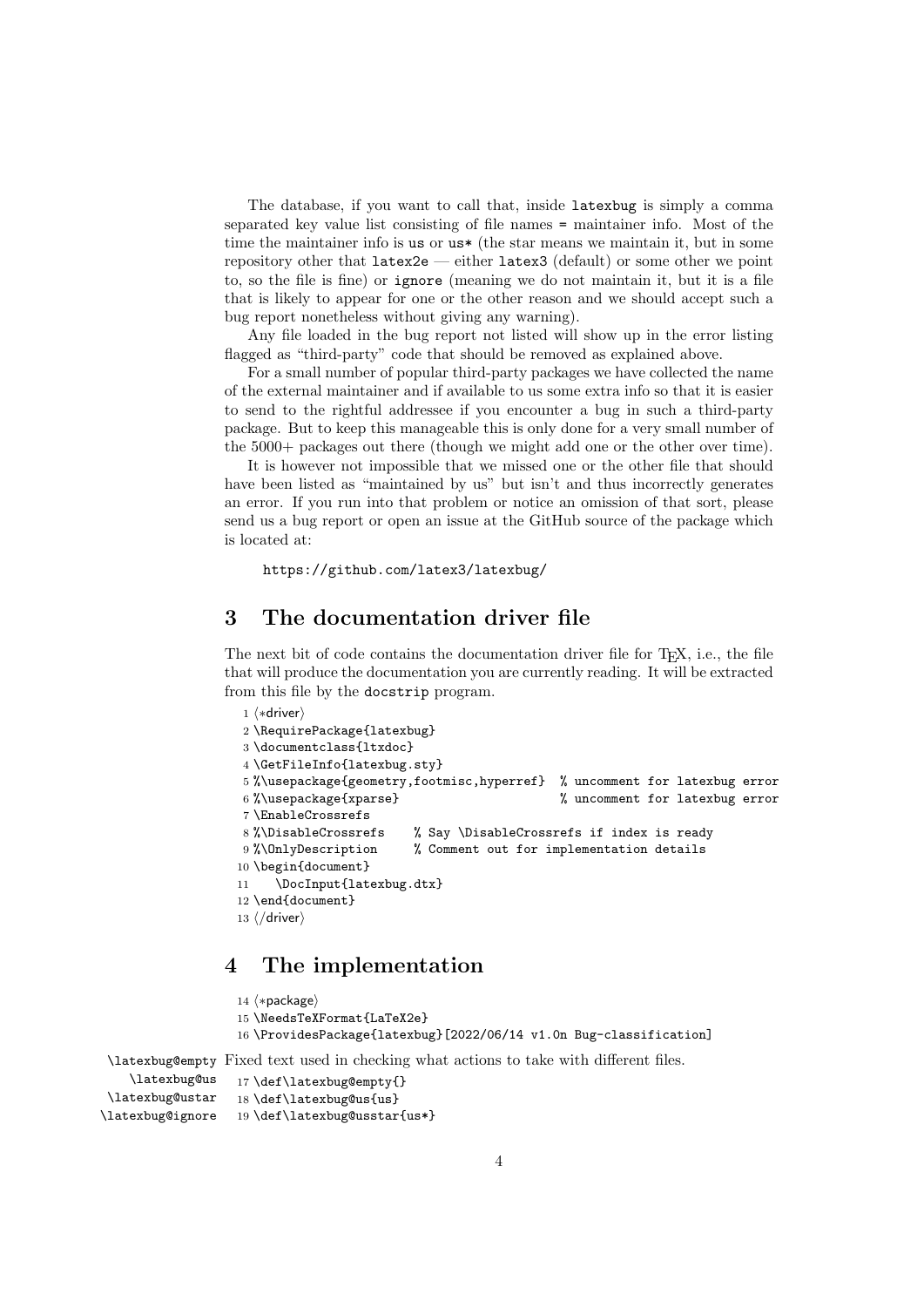20 \def\latexbug@ignore{ignore}

\Contact A very simple piece of markup, really.

21 \def\Contact{\MessageBreak \@spaces}

The database of packages is set up in a group so we can throw away the loop command.

22 \begingroup

\latexbug@loop A simple loop set up which reads a known format for the file-to-maintainer mapping. The trailing space is important (stripping it is not really worth it for this very limited use case).

```
23 \long\def\latexbug@loop #1 = #2 #3, \% spaces matter
```
- 24 \global\@namedef{latexbug@@#1}{{#2}{#3}}%
- 25 \ifx\latexbug@empty#1\else\expandafter\latexbug@loop\fi}

A simple database of files. The value us means we accept bugs for it. We also take bug reports for us\* (expl3 or other repositories we suport) entries, but they need to go to a different GitHub repository, so are handled separately (and only show up if there are no third-party packages). For the latex3/latex3 repository just write us\*, for others one need to specify the full details, e.g.,

#### hyperref.sty = us\* \Contact https://github.com/latex3/hyperref/issues ,

A value of ignore means that its not our code, but we understand that it may show up in legitimate test files and should therefore not trigger an error.

Any file not in there will trigger an error if loaded and any file in there with some other value than us or ignore will also trigger an error displaying the value (which hopefully is the maintainers name). (Handling for us\* means these files may not show up, depending on the nature of the use case.)

The database format is somewhat fragile: one needs to have a space on both sides of the equal sign and before the comma (or one gets a nasty low-level error), and names can't have no-ascii characters in them, so they end up crippled (sorry for that).

```
26 \latexbug@loop
```

```
27 %---------------------------------
28 latexbug.sty = us,
29 regression-test = us ,
30 %--------------------------------- base
31 alltt.sty = us,
32 ansinew.def = us,
33 applemac.def = us,
34 article.cls = us ,
35 article.sty = us36 ascii.def = us,
37 atbegshi-ltx.sty = us
38 atveryend-ltx.sty = us ,
39 bezier.sty = us ,
40 bk10.clo = us ,
41 bk11.clo = us,
```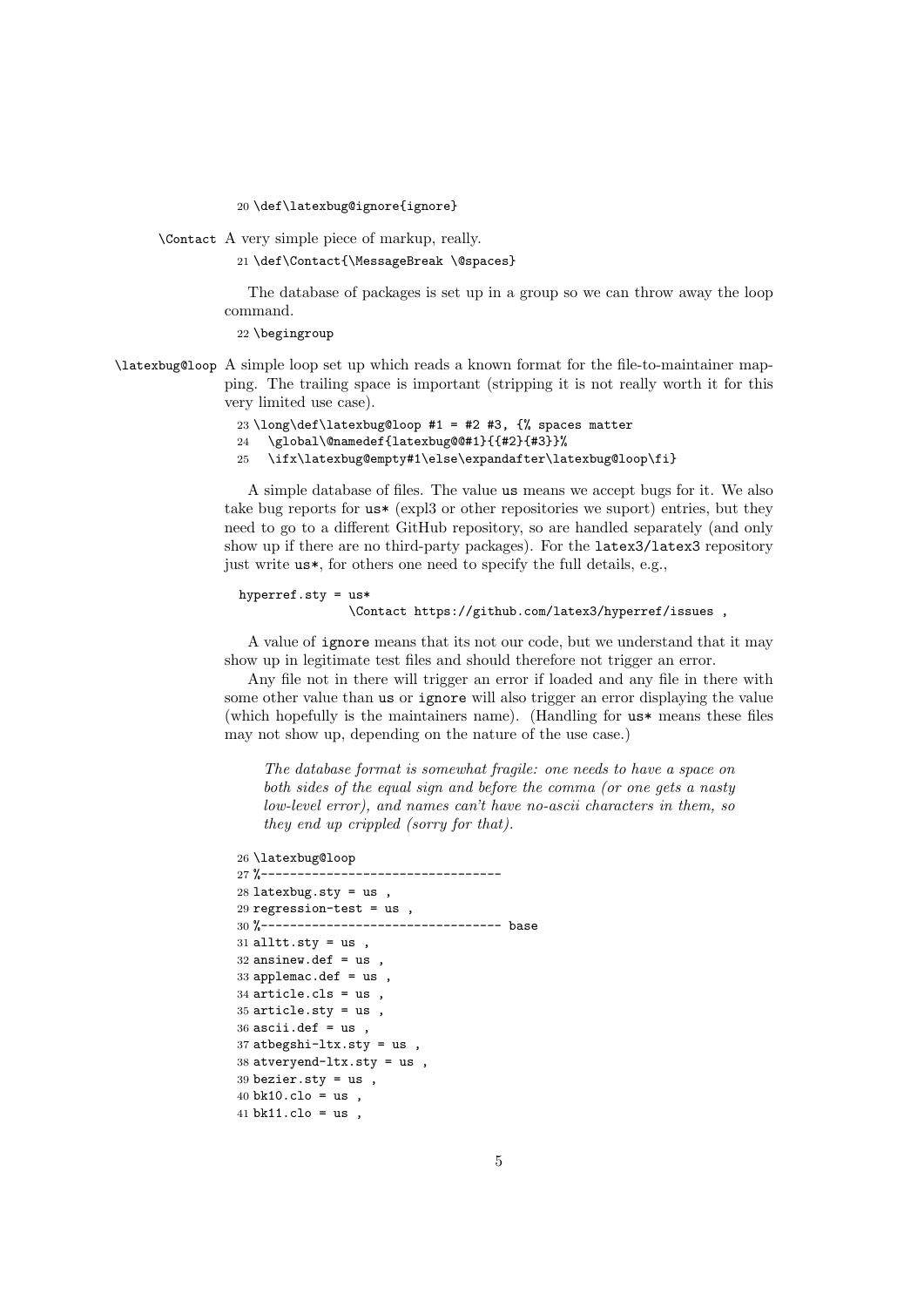bk12.clo = us, book.cls = us, 44 book.sty =  $us$ ,  $cp1250.$ def = us, cp1252.def = us, cp1257.def = us , cp437.def = us , cp437de.def = us , cp850.def = us , cp852.def = us , cp858.def = us , cp865.def = us , decmulti.def = us , 55 doc-v3beta.sty =  $us$ , 56 doc.sty =  $us$ , 57 docstrip.tex =  $us$ , exscale.sty = us , 59 fix-cm.sty =  $us$ , fixltx2e.sty = us, 61 flafter.sty =  $us$ , fleqn.clo = us, fleqn.sty = us , fltrace.sty = us , 65 fontenc.sty =  $us$ , 66 fontmath.cfg =  $us$ , fontmath.ltx = us, 68 fonttext.cfg =  $us$ , 69 fonttext.ltx =  $us$ , graphpap.sty = us , 71 hyphen.ltx =  $us$ , idx.tex = us, ifthen.sty = us , inputenc.sty = us , lablst.tex = us, latex.ltx = us, latex209.def = us, latexrelease.sty = us , latexsym.sty = us , latin1.def = us, latin10.def = us, latin2.def = us, latin3.def = us, latin $4.$ def = us, latin $5$ .def = us, latin9.def = us, lcyenc.dfu = us ,  $88 \text{ leqno.clo} = \text{us}$ , 89 leqno.sty =  $us$ , letter.cls = us , letter.sty = us , lppl.tex = us, ltluatex.lua = us , ltluatex.lua = us , ltluatex.tex = us ,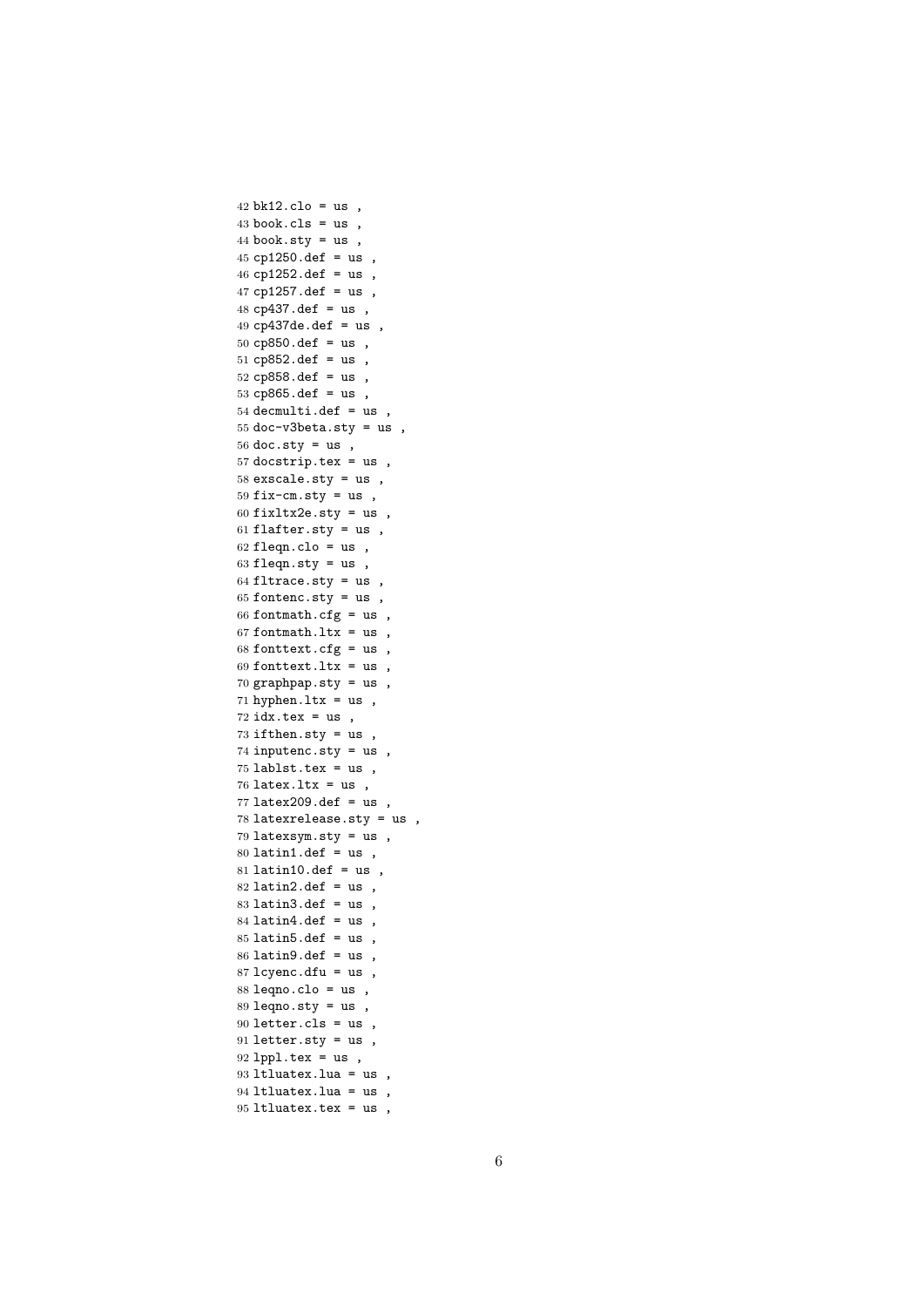```
96 ltluatex.tex = us ,
97 ltnews.cls = us ,
98 ltxcheck.tex = us ,
99 ltxdoc.cls = us ,
100 ltxdoc.cfg = us,
101 ltxguide.cls = us ,
102 ly1enc.dfu = us,
103 macce.def = us,
104 makeidx.sty = us,
105 minimal.cls = us,
106 newlfont.sty = us ,
107 next.def = us,
108 nfssfont.tex = us ,
109 oldlfont.sty = us,
110 omlcmm.fd = us,
111 omlcmr.fd = us,
112 omlenc.def = us,
113 omllcmm.fd = us,
114 omscmr.fd = us,
115 omscmsy.fd = us,
116 omsenc.def = us,
117 omsenc.dfu = us,
118 omslcmsy.fd = us,
119 omxcmex.fd = us,
120 omxlcmex.fd = us,
121 openbib.sty = us,
122 ot1cmdh.fd = us,
123 ot1cmfib.fd = us,
124 ot1cmfr.fd = us,
125 ot1cmr.fd = us,
126 ot1cmss.fd = us,
127 ot1cmtt.fd = us,
128 ot1cmvtt.fd = us,
129 ot1enc.def = us,
130 ot1enc.dfu = us,
131 ot11cmss.fd = us,
132 ot11cmtt.fd = us,
133 ot2enc.dfu = us,
134 ot4enc.def = us,
135 preload.cfg = us,
136 preload.ltx = us,
137 proc.class = us,
138 proc.sty = us,
139 report.cls = us ,
140 report.sty = us,
141 sample2e.tex = us,
142 sfonts.def = us,
143 shortvrb.sty = us,
144 showidx.sty = us,
145 size10.clo = us,
146 size11.clo = us,
147 size12.clo = us,
148 slides.cls = us ,
149 slides.def = us,
```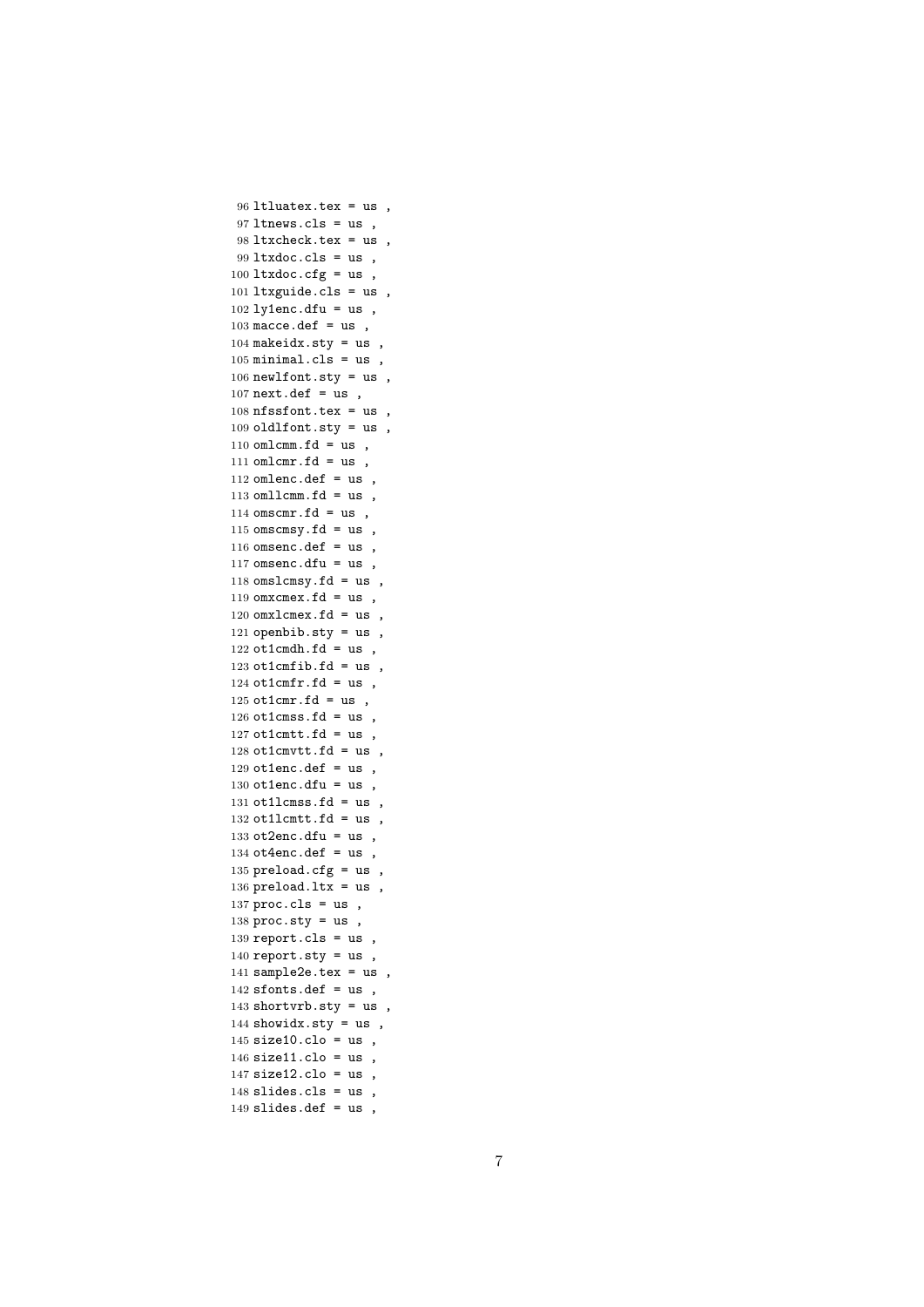```
150 slides.sty = us,
151 small2e.tex = us,
152 source 2e.tex = us,
153 source2edoc.cls = us,
154 structuredlog.sty = us ,
155 syntonly.sty = us,
156 t1cmdh.fd = us,
157 t1cmfib.fd = us,
158 t1cmfr.fd = us,
159 t1cmr.fd = us,
160 t1cmss.fd = us,
161 t1cmtt.fd = us,
162 t1cmvtt.fd = us,
163 t1enc.def = us,
164 t1enc.dfu = us,
165 tlenc.sty = us,
166 t1lcmss.fd = us,
167 t1lcmtt.fd = us,
168 t2aenc.dfu = us,
169 t2benc.dfu = us,
170 t2cenc.dfu = us,
171 testpage.tex = us ,
172 texsys.cfg = us ,
173 textcomp-2018-08-11.sty = us,
174 textcomp.sty = us,
175 tracefnt.sty = us ,
176 ts1cmr.fd = us,
177 ts1cmss.fd = us,
178 ts1cmtt.fd = us,
179 ts1cmvtt.fd = us,
180 ts1enc.def = us,
181 ts1enc.dfu = us,
182 tuenc.def = us,
183 tulmdh.fd = us,
184 tulmr.fd = us,
185 tulmss.fd = us,
186 tulmssq.fd = us,
187 tulmtt.fd = us,
188 tulmvtt.fd = us,
189 ucmr.fd = us,
190 ucmss.fd = us,
191 ucmtt.fd = us,
192 ulasy.fd = us,
193 ullasy.fd = us,
194 utf8-2018.def = us,
195 utf8.def = us ,
196 utf8enc.dfu = us,
197 x2enc.dfu = us,
198 %--------------------------------- tools
199 afterpage.sty = us ,
200 array-2016-10-06.sty = us ,
201 array-2020-02-10.sty = us ,
202 array.sty = us,
203 bm.sty = us,
```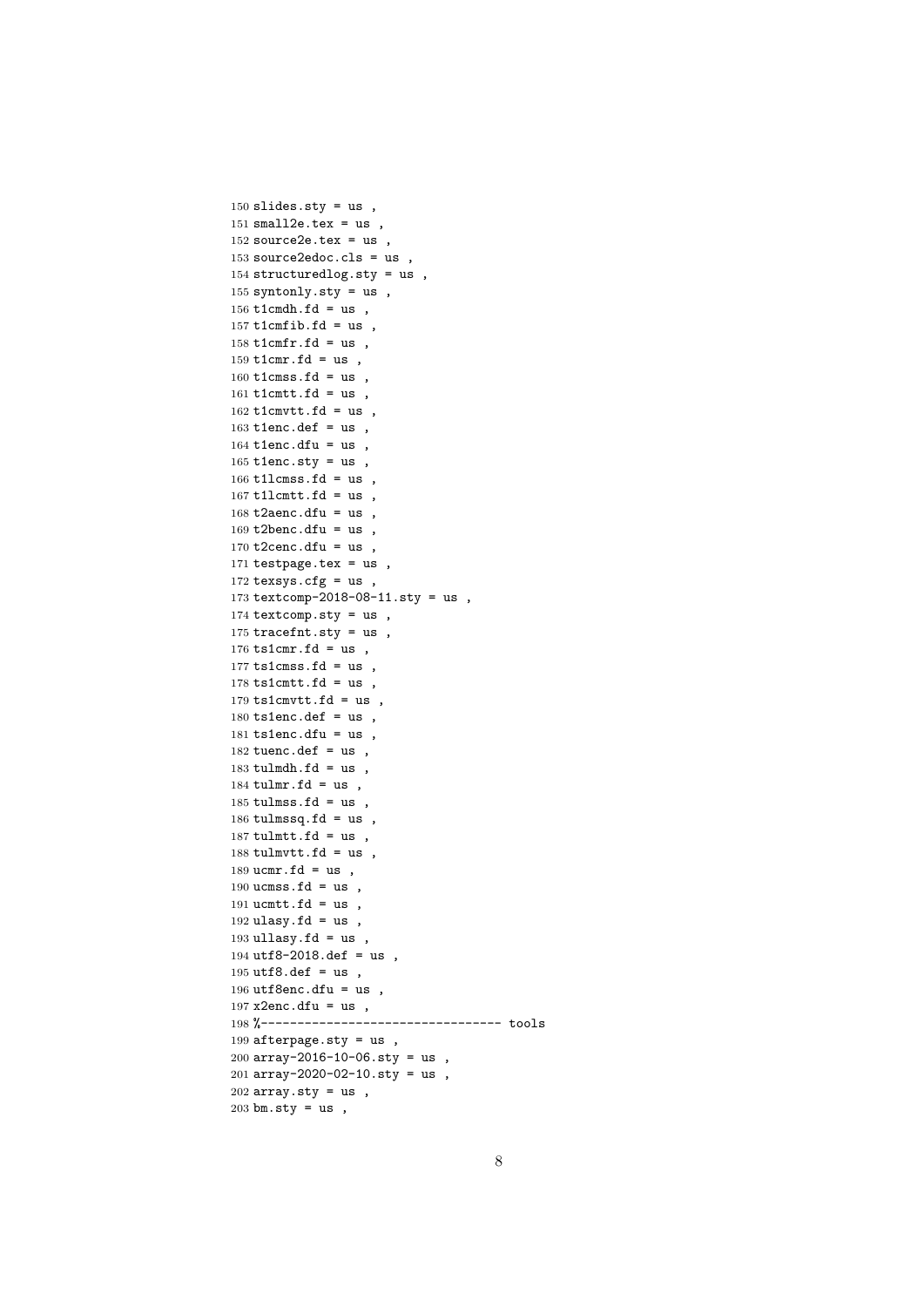```
204 calc.sty = us,
205 dcolumn.sty = us,
206 delarray.sty = us,
207 e.tex = us,
208 enumerate.sty = us ,
209 fontsmpl.sty = us,
210 fontsmpl.tex = us,
211 ftnright.sty = us ,
212 h.tex = us,
213 hhline.sty = us,
214 indentfirst.sty = us ,
215 layout.sty = us,
216 longtable-2020-01-07.sty = us ,
217 longtable.sty = us,
218 multicol-2017-04-11.sty = us ,
219 multicol.sty = us,
220 q.tex = us,
221 r.tex = us,
222 rawfonts.sty = us,
223 s.tex = us,
224 shellesc.sty = us,
225 showkeys.sty = us ,
226 somedefs.sty = us ,
227 tabularx.sty = us,
228 thb.sty = us,
229 thc.sty = us,
230 thcb.sty = us,
231 theorem.sty = us,
232 thm.sty = us,
233 thmb.sty = us,
234 thp.sty = us,
235 trace.sty = us,
236 varioref-2016-02-16.sty = us ,
237 varioref.sty = us,
238 verbatim.sty = us,
239 verbtest.tex = us,
240 \text{ x.}tex = us,
241 xr.sty = us,
242 xspace.sty = us,
243 %--------------------------------- babel (locale files)
244 babel-slovenian.tex = ignore ,
245 babel-slovene.tex = ignore ,
246 babel-slovak.tex = ignore ,
247 babel-urdu.tex = ignore ,
248 babel-northernkurdish.tex = ignore ,
249 babel-kurmanji.tex = ignore ,
250 babel-northernkurdish-arabic.tex = ignore ,
251 babel-northernkurdish-arab.tex = ignore ,
252 babel-northernsami.tex = ignore ,
253 babel-samin.tex = ignore ,
254 babel-soga.tex = ignore ,
255 babel-swahili.tex = ignore ,
256 babel-cherokee.tex = ignore ,
257 babel-koyrachiini.tex = ignore ,
```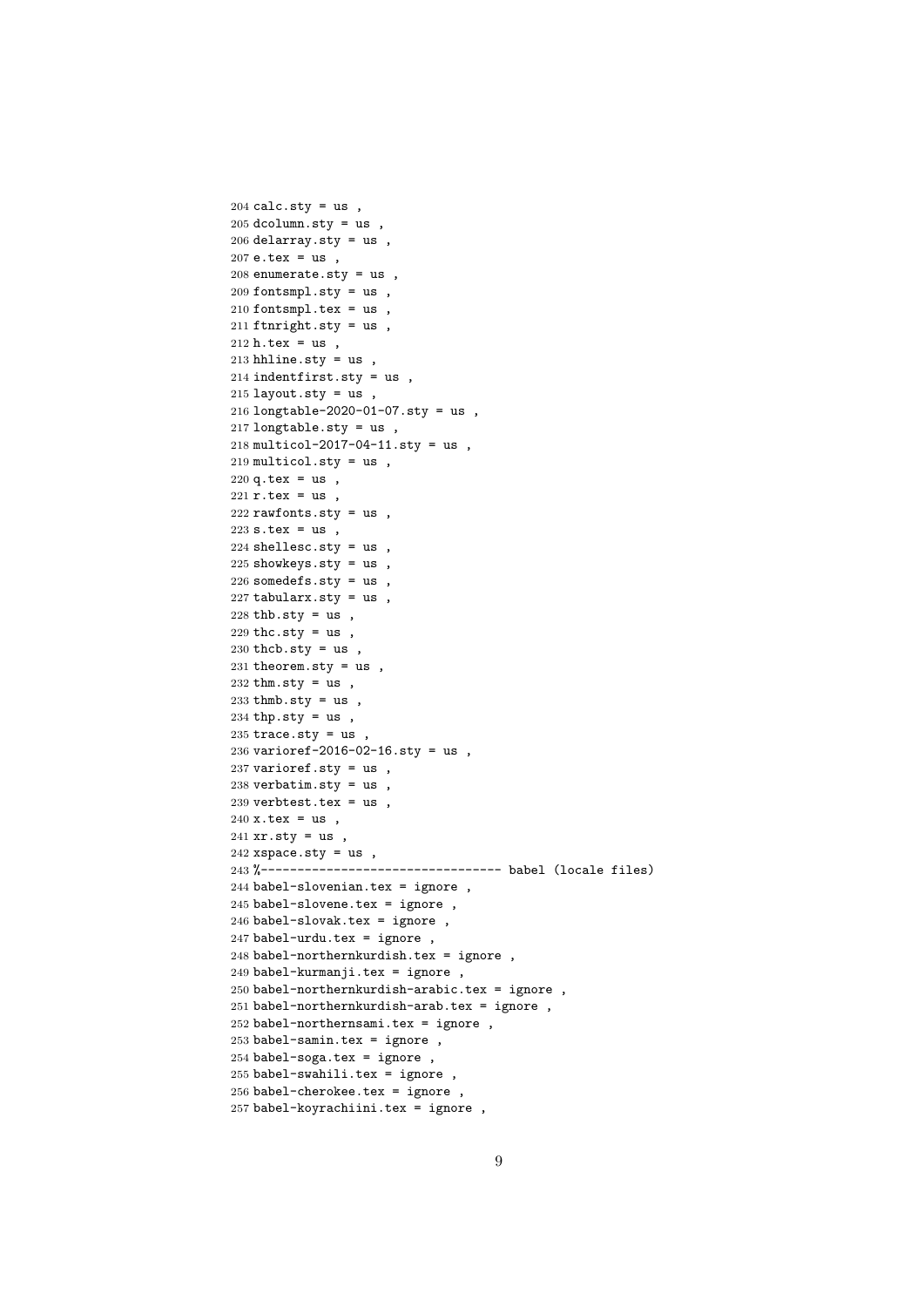```
258 babel-kabyle.tex = ignore ,
259 babel-uyghur.tex = ignore ,
260 babel-kako.tex = ignore ,
261 babel-uzbek.tex = ignore,
262 babel-uzbek-latn.tex = ignore ,
263 babel-uzbek-arabic.tex = ignore ,
264 babel-uzbek-cyrillic.tex = ignore ,
265 babel-uzbek-latin.tex = ignore ,
266 babel-uzbek-arab.tex = ignore ,
267 babel-uzbek-cyrl.tex = ignore ,
268 babel-polish.tex = ignore ,
269 babel-rombo.tex = ignore ,
270 babel-vietnam.tex = ignore ,
271 babel-vietnamese.tex = ignore ,
272 babel-masai.tex = ignore ,
273 babel-albanian.tex = ignore,
274 babel-kamba.tex = ignore,
275 babel-swedish.tex = ignore ,
276 babel-irish.tex = ignore ,
277 babel-hebrew.tex = ignore
278 babel-inarisami.tex = ignore ,
279 babel-malay.tex = ignore ,
280 babel-malay-singapore.tex = ignore ,
281 babel-malay-sg.tex = ignore,
282 babel-malay-brunei.tex = ignore ,
283 babel-malay-bn.tex = ignore ,
284 babel-mazanderani.tex = ignore ,
285 babel-khmer.tex = ignore ,
286 babel-maltese.tex = ignore ,
287 babel-tasawaq.tex = ignore ,
288 babel-bemba.tex = ignore ,
289 babel-armenian.tex = ignore ,
290 babel-amharic.tex = ignore ,
291 babel-zarma.tex = ignore ,
292 babel-nynorsk.tex = ignore ,
293 babel-norwegiannynorsk.tex = ignore ,
294 babel-belarusian.tex = ignore ,
295 babel-danish.tex = ignore,
296 babel-kalaallisut.tex = ignore ,
297 babel-shambala.tex = ignore ,
298 babel-marathi.tex = ignore ,
299 babel-kazakh.tex = ignore ,
300 babel-norsk.tex = ignore ,
301 babel-norwegian.tex = ignore ,
302 babel-akan.tex = ignore,
303 babel-kyrgyz.tex = ignore ,
304 babel-gujarati.tex = ignore ,
305 babel-samburu.tex = ignore,
306 babel-dzongkha.tex = ignore,
307 babel-malagasy.tex = ignore ,
308 babel-mongolian.tex = ignore ,
309 babel-cornish.tex = ignore ,
310 babel-walser.tex = ignore ,
311 babel-yangben.tex = ignore,
```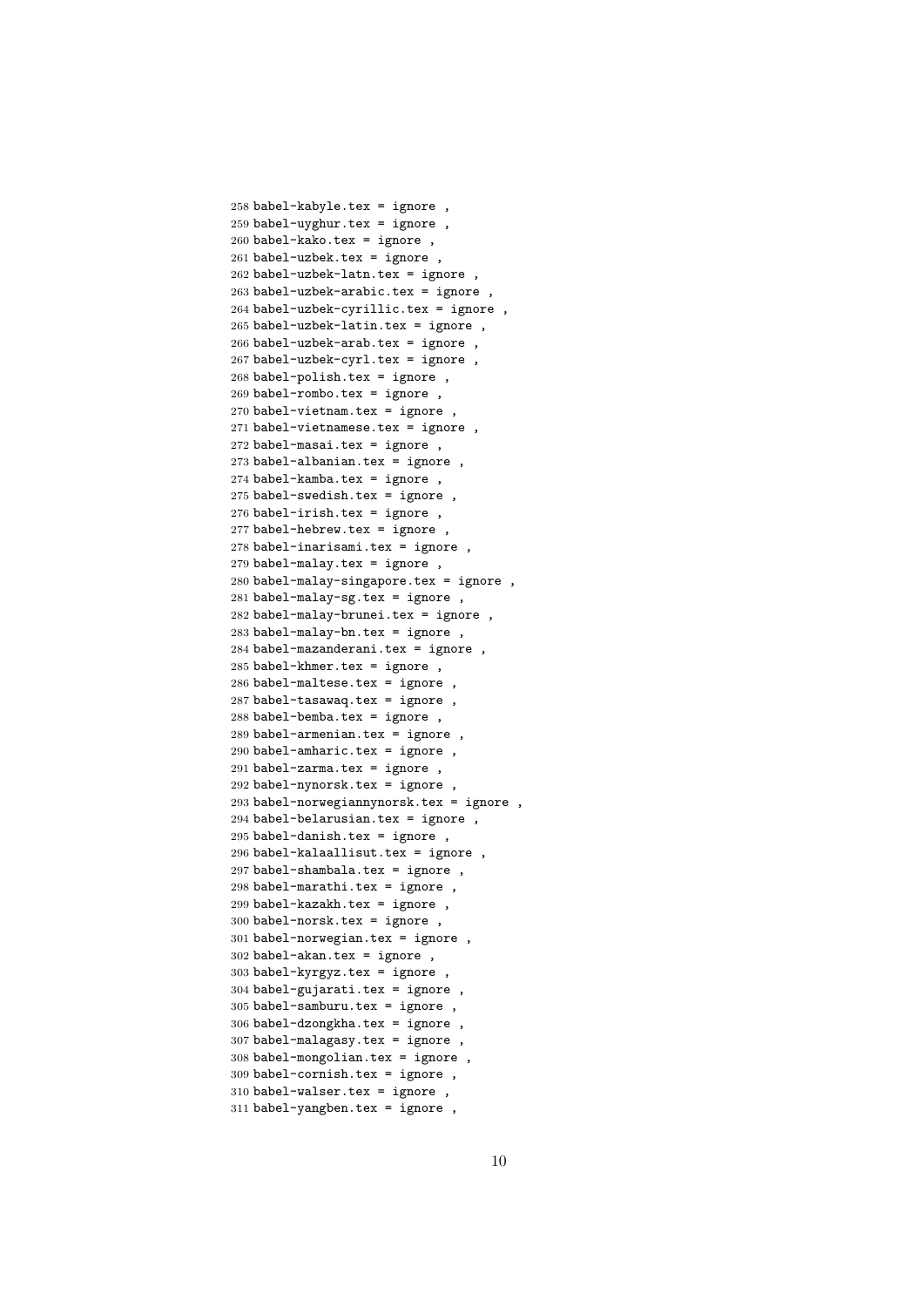```
312 babel-sangu.tex = ignore ,
313 babel-bambara.tex = ignore
314 babel-centralatlastamazight.tex = ignore ,
315 babel-ancientgreek.tex = ignore ,
316 babel-machame.tex = ignore ,
317 babel-sichuanyi.tex = ignore ,
318 babel-ewe.tex = ignore ,
319 babel-hawaiian.tex = ignore ,
320 babel-japanese.tex = ignore ,
321 babel-churchslavonic.tex = ignore ,
322 babel-churchslavic.tex = ignore ,
323 babel-churchslavic-cyrs.tex = ignore ,
324 babel-churchslavic-glagolitic.tex = ignore ,
325 babel-churchslavic-glag.tex = ignore ,
326 babel-churchslavic-oldcyrillic.tex = ignore ,
327 babel-polytonicgreek.tex = ignore ,
328 babel-greek.tex = ignore ,
329 babel-monotonicgreek.tex = ignore ,
330 babel-igbo.tex = ignore ,
331 babel-latvian.tex = ignore ,
332 babel-occitan.tex = ignore ,
333 babel-westernfrisian.tex = ignore ,
334 babel-luxembourgish.tex = ignore ,
335 babel-italian.tex = ignore,
336 babel-oromo.tex = ignore ,
337 babel-catalan.tex = ignore ,
338 babel-icelandic.tex = ignore ,
339 babel-czech.tex = ignore ,
340 babel-interlingua.tex = ignore ,
341 babel-telugu.tex = ignore ,
342 babel-friulian.tex = ignore ,
343 babel-vai-latin.tex = ignore ,
344 babel-vai-vaii.tex = ignore ,
345 babel-vai.tex = ignore,
346 babel-vai-latn.tex = ignore ,
347 babel-vai-vai.tex = ignore,
348 babel-russian.tex = ignore ,
349 babel-turkmen.tex = ignore ,
350 babel-jolafonyi.tex = ignore ,
351 babel-rundi.tex = ignore ,
352 babel-konkani.tex = ignore ,
353 babel-piedmontese.tex = ignore ,
354 babel-standardmoroccantamazight.tex = ignore ,
355 babel-quechua.tex = ignore ,
356 babel-meru.tex = ignore ,
357 babel-nyankole.tex = ignore ,
358 babel-romanian-md.tex = ignore ,
359 babel-romanian-moldova.tex = ignore ,
360 babel-romanian.tex = ignore,
361 babel-moldavian.tex = ignore ,
362 babel-luo.tex = ignore ,
363 babel-usorbian.tex = ignore ,
364 babel-uppersorbian.tex = ignore ,
365 babel-yoruba.tex = ignore ,
```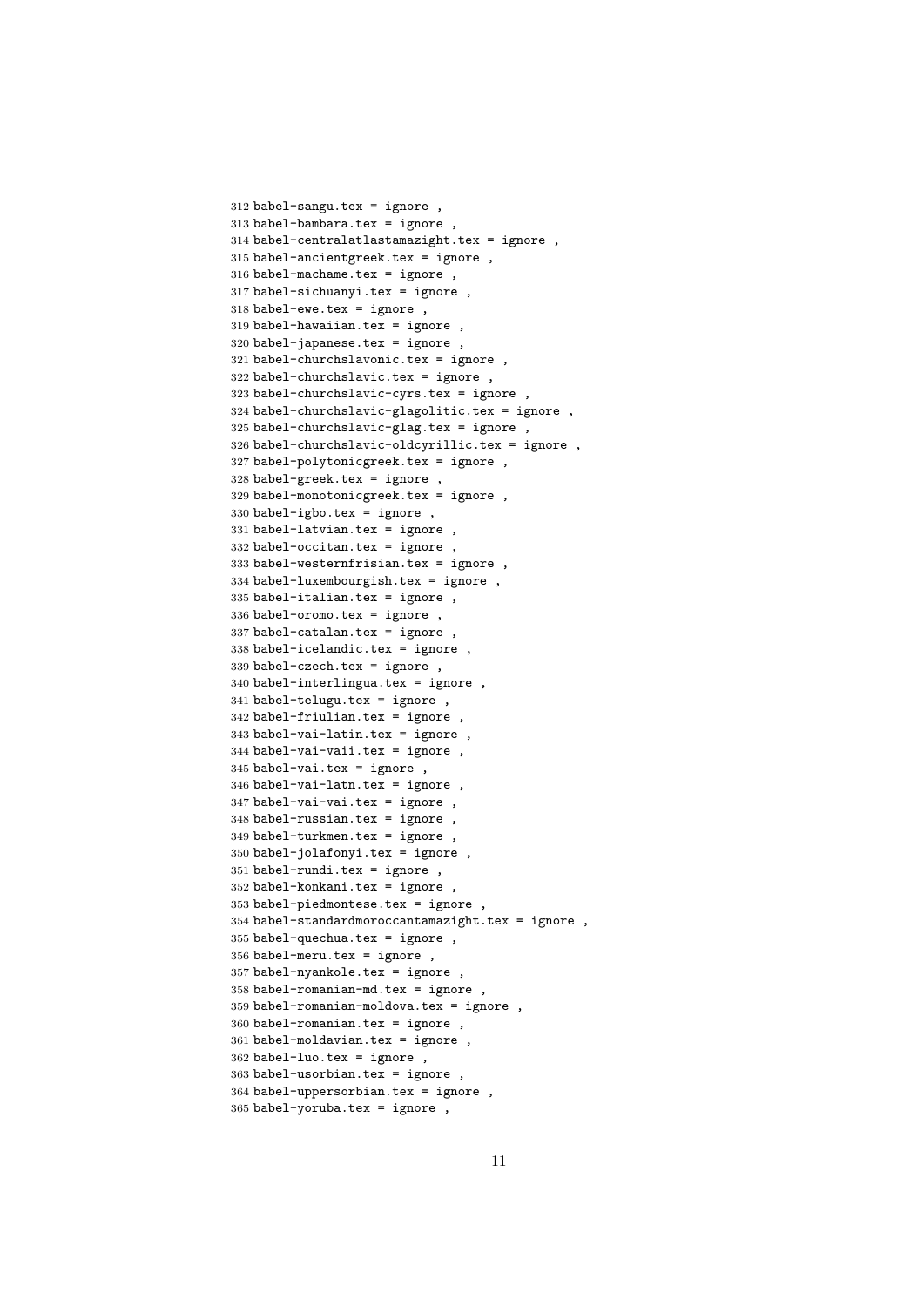```
366 babel-syriac.tex = ignore ,
367 babel-makhuwameetto.tex = ignore ,
368 babel-northernluri.tex = ignore ,
369 babel-aghem.tex = ignore,
370 babel-meta.tex = ignore ,
371 babel-zulu.tex = ignore ,
372 babel-centralkurdish-latin.tex = ignore ,
373 babel-centralkurdish-latn.tex = ignore ,
374 babel-sorani.tex = ignore ,
375 babel-centralkurdish.tex = ignore ,
376 babel-cantonese.tex = ignore ,
377 babel-makonde.tex = ignore ,
378 babel-somali.tex = ignore ,
379 babel-sanskrit.tex = ignore
380 babel-sanskrit-telu.tex = ignore ,
381 babel-sanskrit-malayalam.tex = ignore ,
382 babel-sanskrit-devanagari.tex = ignore ,
383 babel-sanskrit-bengali.tex = ignore ,
384 babel-sanskrit-gujr.tex = ignore ,
385 babel-sanskrit-gujarati.tex = ignore ,
386 babel-sanskrit-deva.tex = ignore ,
387 babel-sanskrit-telugu.tex = ignore ,
388 babel-sanskrit-knda.tex = ignore ,
389 babel-sanskrit-beng.tex = ignore ,
390 babel-sanskrit-kannada.tex = ignore ,
391 babel-sanskrit-mlym.tex = ignore ,
392 babel-chiga.tex = ignore,
393 babel-teso.tex = ignore ,
394 babel-yiddish.tex = ignore ,
395 babel-portuguese.tex = ignore ,
396 babel-brazilian.tex = ignore ,
397 babel-portuguese-portugal.tex = ignore ,
398 babel-portuguese-br.tex = ignore ,
399 babel-portuguese-brazil.tex = ignore ,
400 babel-portuguese-pt.tex = ignore ,
401 babel-pashto.tex = ignore ,
402 babel-embu.tex = ignore ,
403 babel-chinese-hans-mo.tex = ignore ,
404 babel-chinese-hant-hk.tex = ignore ,
405 babel-chinese-simplified.tex = ignore ,
406 babel-chinese-hans-hk.tex = ignore ,
407 babel-chinese-hant.tex = ignore ,
408 babel-chinese-simplified-singapore.tex = ignore ,
409\text{ babel-chinese-simplified-hongkongsarchina.tex} = ignore ,
410 babel-chinese-hans-sg.tex = ignore ,
411 babel-chinese-hans.tex = ignore ,
412 babel-chinese-traditional-macausarchina.tex = ignore ,
413 babel-chinese.tex = ignore ,
414 babel-chinese-hant-mo.tex = ignore ,
415 babel-chinese-traditional.tex = ignore ,
416 babel-chinese-simplified-macausarchina.tex = ignore ,
417 babel-chinese-traditional-hongkongsarchina.tex = ignore ,
418 babel-ukrainian.tex = ignore ,
419 babel-serbian-latn-me.tex = ignore ,
```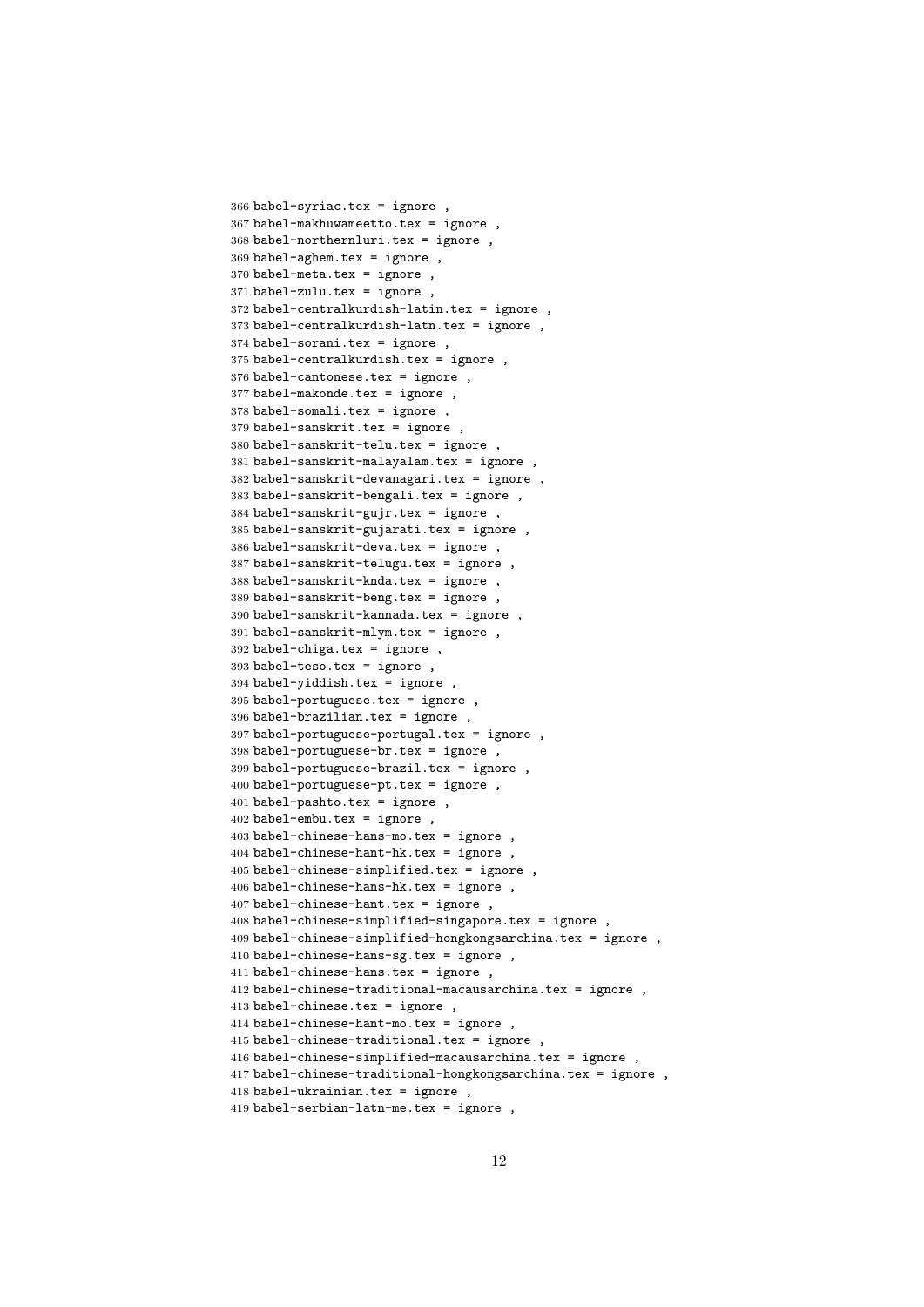```
420 babel-serbian-latin-kosovo.tex = ignore ,
421 babel-serbian-latn.tex = ignore ,
422 babel-serbian-cyrl-me.tex = ignore ,
423 babel-serbian-cyrillic-montenegro.tex = ignore ,
424 babel-serbian-cyrillic.tex = ignore ,
425 babel-serbian-cyrl-ba.tex = ignore ,
426 babel-serbian-cyrl.tex = ignore ,
427 babel-serbian.tex = ignore ,
428 babel-serbian-latin-bosniaherzegovina.tex = ignore ,
429 babel-serbian-latin.tex = ignore ,
430 babel-serbian-cyrl-xk.tex = ignore ,
431 babel-serbian-latn-ba.tex = ignore ,
432 babel-serbian-latin-montenegro.tex = ignore ,
433 babel-serbian-latn-xk.tex = ignore ,
434 babel-serbian-cyrillic-kosovo.tex = ignore ,
435 babel-serbian-cyrillic-bosniaherzegovina.tex = ignore ,
436 babel-bodo.tex = ignore ,
437 babel-sango.tex = ignore ,
438 babel-punjabi-gurmukhi.tex = ignore ,
439 babel-punjabi-arabic.tex = ignore ,
440 babel-punjabi-guru.tex = ignore ,
441 babel-punjabi.tex = ignore ,
442 babel-punjabi-arab.tex = ignore ,
443 babel-shona.tex = ignore ,
444 babel-sinhala.tex = ignore ,
445 babel-malayalam.tex = ignore ,
446 babel-tibetan.tex = ignore ,
447 babel-macedonian.tex = ignore ,
448 babel-northndebele.tex = ignore ,
449 babel-tachelhit-tifinagh.tex = ignore ,
450 babel-tachelhit.tex = ignore ,
451 babel-tachelhit-tfng.tex = ignore ,
452 babel-tachelhit-latn.tex = ignore ,
453 babel-tachelhit-latin.tex = ignore ,
454 babel-hausa.tex = ignore ,
455 babel-hausa-niger.tex = ignore ,
456 babel-hausa-gh.tex = ignore ,
457 babel-hausa-ghana.tex = ignore ,
458 babel-hausa-ne.tex = ignore ,
459 babel-kannada.tex = ignore ,
460 babel-bosnian.tex = ignore ,
461 babel-bosnian-cyrillic.tex = ignore ,
462 babel-bosnian-cyrl.tex = ignore ,
463 babel-bosnian-latn.tex = ignore ,
464 babel-bosnian-latin.tex = ignore ,
465 babel-kikuyu.tex = ignore ,
466 babel-burmese.tex = ignore ,
467 babel-arabic-lb.tex = ignore ,
468 babel-arabic-jordan.tex = ignore ,
469 babel-arabic-palestinianterritories.tex = ignore ,
470 babel-arabic-iraq.tex = ignore ,
471 babel-arabic-ma.tex = ignore ,
472 babel-arabic-egypt.tex = ignore ,
473 babel-arabic-lebanon.tex = ignore ,
```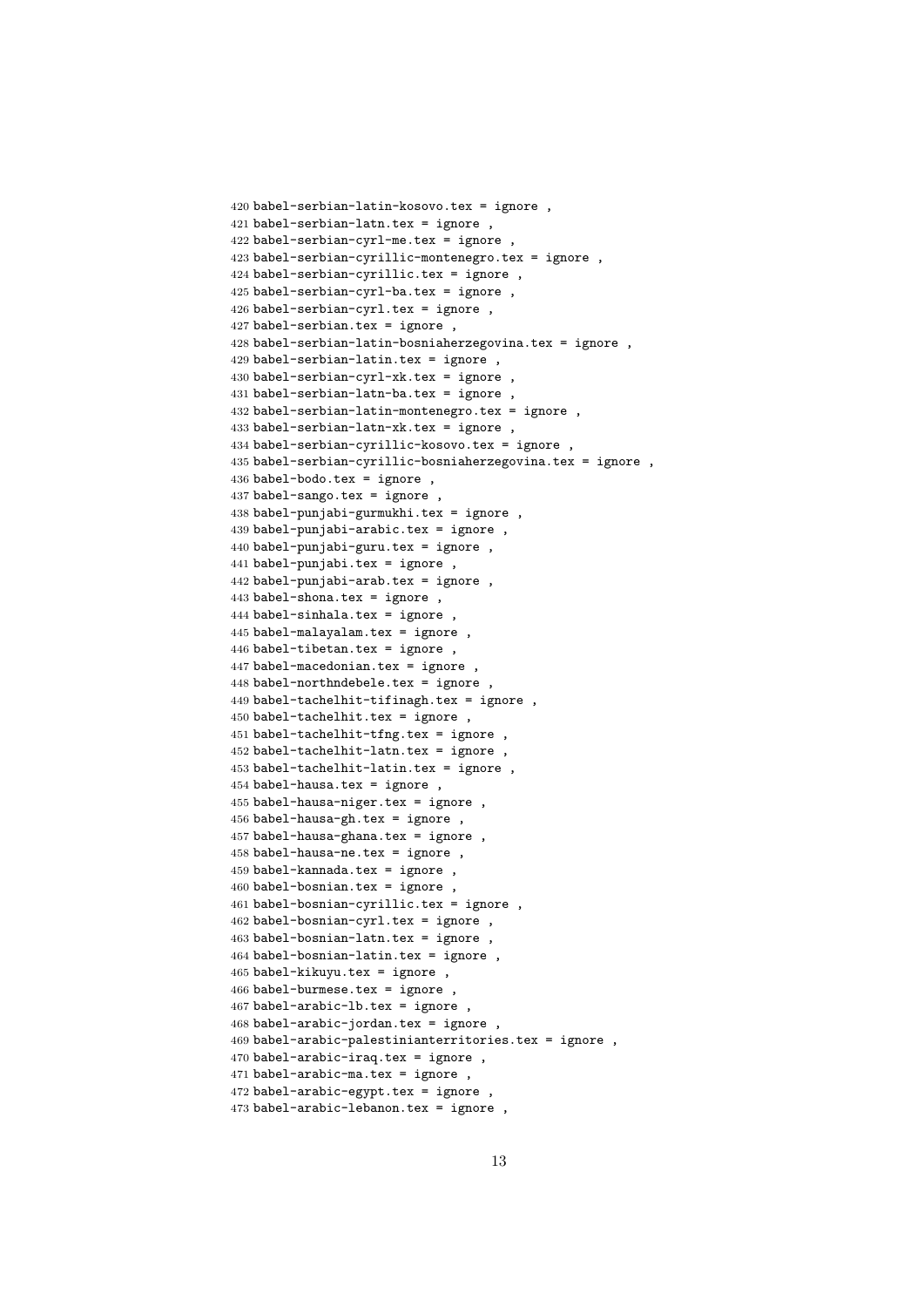```
474 babel-arabic-dz.tex = ignore ,
475 babel-arabic-morocco.tex = ignore ,
476 babel-arabic-eg.tex = ignore,
477 babel-arabic-ps.tex = ignore ,
478 babel-arabic-iq.tex = ignore ,
479 babel-arabic-tunisia.tex = ignore ,
480 babel-arabic-jo.tex = ignore,
481 babel-arabic-algeria.tex = ignore ,
482 babel-arabic-sy.tex = ignore ,
483 babel-arabic-syria.tex = ignore ,
484 babel-arabic-tn.tex = ignore ,
485 babel-arabic.tex = ignore ,
486 babel-sakha.tex = ignore ,
487 babel-rwa.tex = ignore ,
488 babel-galician.tex = ignore ,
489 babel-manx.tex = ignore ,
490 babel-croatian.tex = ignore ,
491 babel-hungarian.tex = ignore ,
492 babel-magyar.tex = ignore ,
493 babel-dutch.tex = ignore ,
494 babel-bulgarian.tex = ignore ,
495 babel-kashmiri.tex = ignore ,
496 babel-bengali.tex = ignore ,
497 babel-nepali.tex = ignore ,
498 babel-gusii.tex = ignore ,
499 babel-asturian.tex = ignore ,
500 babel-filipino.tex = ignore ,
501 babel-afrikaans.tex = ignore ,
502 babel-bena.tex = ignore ,
503 babel-norwegianbokmal.tex = ignore ,
504 babel-colognian.tex = ignore ,
505 babel-hindi.tex = ignore ,
506 babel-mundang.tex = ignore ,
507 babel-georgian.tex = ignore ,
508 babel-asu.tex = ignore ,
509 babel-austrian.tex = ignore ,
510 babel-german-switzerland.tex = ignore ,
511 babel-german-austria.tex = ignore ,
512 babel-german-switzerland-traditional.tex = ignore ,
513 babel-german-ch.tex = ignore ,
514 babel-german-at.tex = ignore
515 babel-german-traditional.tex = ignore ,
516 babel-nswissgerman.tex = ignore ,
517 babel-swissgerman.tex = ignore ,
518 babel-ngerman.tex = ignore,
519 babel-naustrian.tex = ignore ,
520 babel-german-austria-traditional.tex = ignore ,
521 babel-german.tex = ignore ,
522 babel-assamese.tex = ignore ,
523 babel-azerbaijani-latin.tex = ignore ,
524 babel-azerbaijani-cyrl.tex = ignore ,
525 babel-azerbaijani.tex = ignore ,
526 babel-azerbaijani-cyrillic.tex = ignore ,
527 babel-azerbaijani-latn.tex = ignore ,
```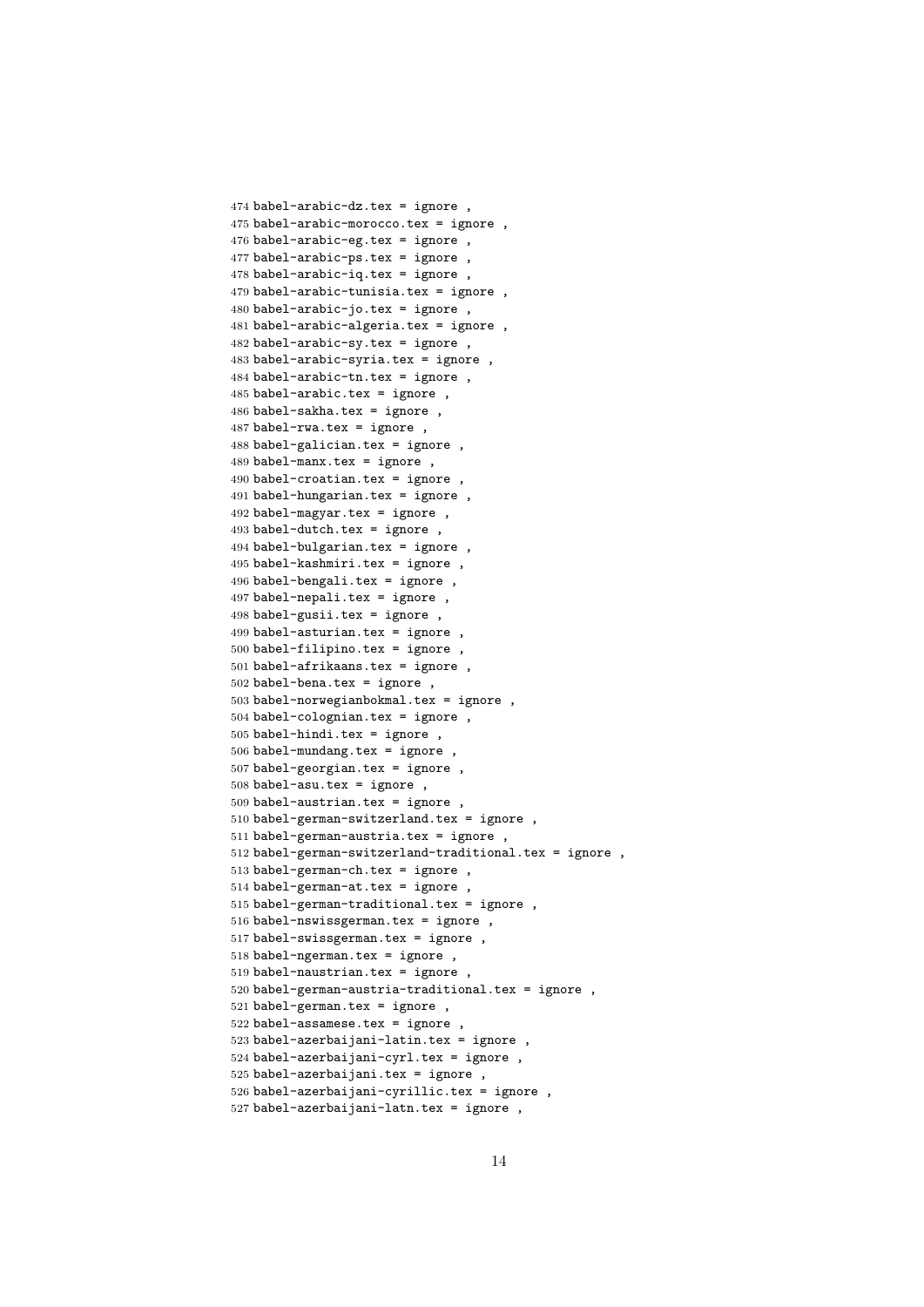```
528 babel-bafia.tex = ignore ,
529 babel-scottishgaelic.tex = ignore ,
530 babel-breton.tex = ignore,
531 babel-korean-han.tex = ignore,
532 babel-korean.tex = ignore,
533 babel-korean-hani.tex = ignore ,
534 babel-finnish.tex = ignore ,
535 babel-ossetic.tex = ignore ,
536 babel-lubakatanga.tex = ignore ,
537 babel-langi.tex = ignore ,
538 babel-esperanto.tex = ignore ,
539 babel-basaa.tex = ignore ,
540 babel-indonesian.tex = ignore ,
541 babel-french-swissfrench.tex = ignore
542 babel-french-canadianfrench.tex = ignore ,
543 babel-french-be.tex = ignore ,
544 babel-french-ca.tex = ignore ,
545 babel-french-belgium.tex = ignore ,
546 babel-french-ch.tex = ignore ,
547 babel-french.tex = ignore ,
548 babel-french-canada.tex = ignore ,
549 babel-french-lu.tex = ignore ,
550 babel-french-switzerland.tex = ignore ,
551 babel-french-luxembourg.tex = ignore ,
552 babel-ganda.tex = ignore ,
553 babel-taita.tex = ignore ,
554 babel-nama.tex = ignore ,
555 babel-lingala.tex = ignore ,
556 babel-spanish-mx.tex = ignore ,
557 babel-spanish.tex = ignore ,
558 babel-spanish-mexico.tex = ignore ,
559 babel-mexican.tex = ignore ,
560 babel-estonian.tex = ignore ,
561 babel-vunjo.tex = ignore ,
562 babel-kwasio.tex = ignore ,
563 babel-koyraborosenni.tex = ignore ,
564 babel-usenglish.tex = ignore ,
565 babel-english-newzealand.tex = ignore ,
566 babel-english.tex = ignore ,
567 babel-english-ca.tex = ignore ,
568 babel-australian.tex = ignore ,
569 babel-english-australia.tex = ignore ,
570 babel-english-canada.tex = ignore ,
571 babel-british.tex = ignore ,
572 babel-american.tex = ignore ,
573 babel-americanenglish.tex = ignore ,
574 babel-canadianenglish.tex = ignore ,
575 babel-australianenglish.tex = ignore ,
576 babel-english-gb.tex = ignore ,
577 babel-english-unitedkingdom.tex = ignore ,
578 babel-canadian.tex = ignore ,
579 babel-ukenglish.tex = ignore ,
580 babel-newzealand.tex = ignore ,
581 babel-english-au.tex = ignore ,
```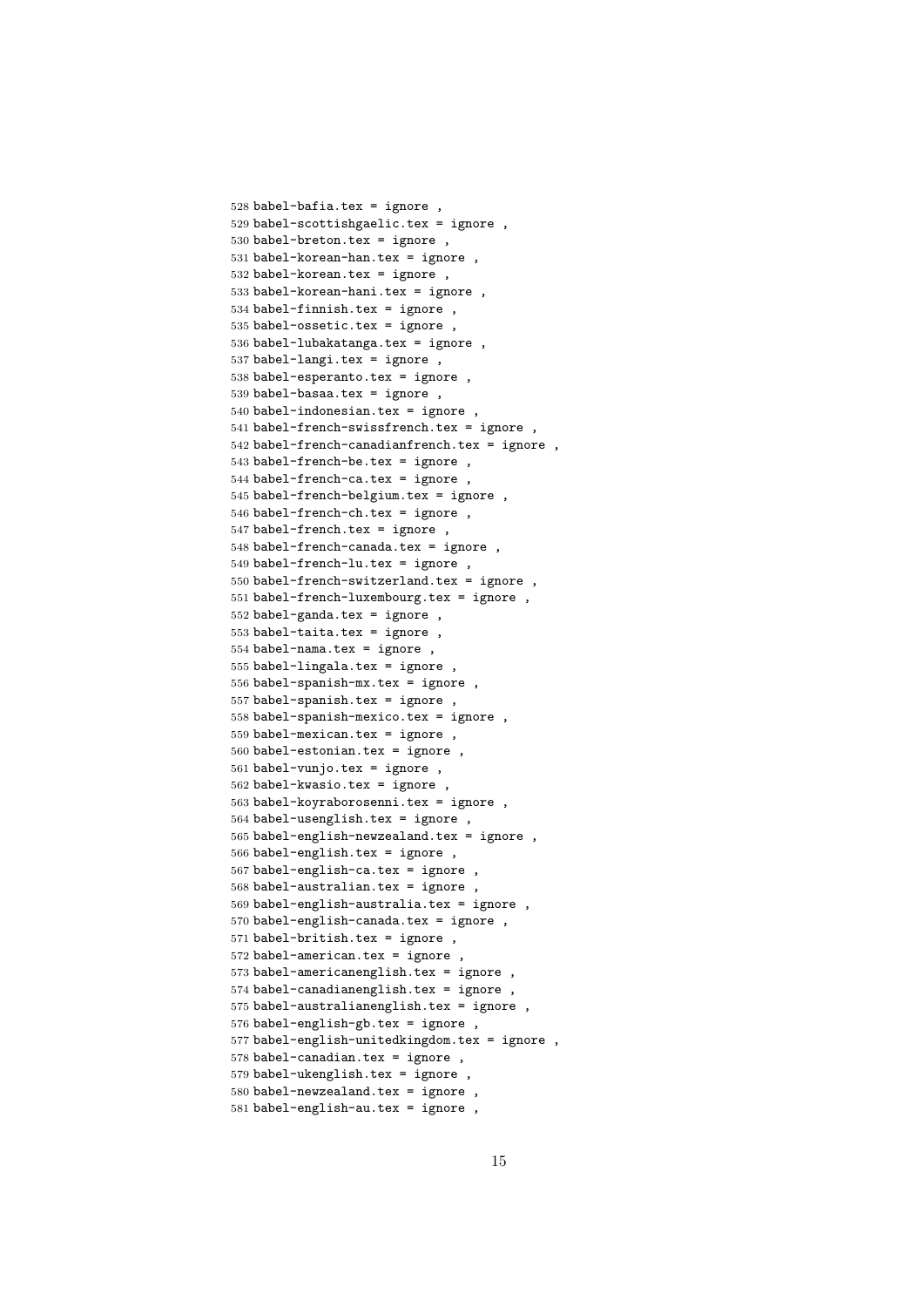```
582 babel-english-unitedstates.tex = ignore ,
583 babel-english-nz.tex = ignore ,
584 babel-britishenglish.tex = ignore ,
585 babel-english-us.tex = ignore ,
586 babel-ngiemboon.tex = ignore ,
587 babel-persian.tex = ignore ,
588 babel-lithuanian.tex = ignore ,
589 babel-fulah.tex = ignore ,
590 babel-ngomba.tex = ignore ,
591 babel-lakota.tex = ignore ,
592 babel-faroese.tex = ignore ,
593 babel-ewondo.tex = ignore ,
594 babel-oriya.tex = ignore ,
595 babel-welsh.tex = ignore ,
596 babel-sena.tex = ignore ,
597 babel-basque.tex = ignore ,
598 babel-lao.tex = ignore ,
599 babel-medievallatin.tex = ignore ,
600 babel-classiclatin.tex = ignore ,
601 babel-ecclesiasticlatin.tex = ignore ,
602 babel-latin.tex = ignore ,
603 babel-chechen.tex = ignore ,
604 babel-romansh.tex = ignore ,
605 babel-lsorbian.tex = ignore ,
606 babel-lowersorbian.tex = ignore ,
607 babel-tamil.tex = ignore ,
608 babel-thai.tex = ignore ,
609 babel-tongan.tex = ignore ,
610 babel-kabuverdianu.tex = ignore ,
611 babel-turkish.tex = ignore ,
612 babel-coptic.tex = ignore ,
613 babel-duala.tex = ignore ,
614 babel-kinyarwanda.tex = ignore ,
615 babel-morisyen.tex = ignore,
616 babel-tigrinya.tex = ignore ,
617 babel-kalenjin.tex = ignore ,
618 babel-luyia.tex = ignore,
619 babel-nuer.tex = ignore ,
620 %-- looks like the files are sometimes loaded without extension
621 babel-slovenian = ignore ,
622 babel-slovene = ignore ,
623 babel-slovak = ignore ,
624 babel-urdu = ignore,
625 babel-northernkurdish = ignore ,
626 babel-kurmanji = ignore ,
627 babel-northernkurdish-arabic = ignore,
628 babel-northernkurdish-arab = ignore ,
629 babel-northernsami = ignore ,
630 babel-samin = ignore,
631 babel-soga = ignore,
632 babel-swahili = ignore ,
633 babel-cherokee = ignore ,
634 babel-koyrachiini = ignore ,
635 babel-kabyle = ignore ,
```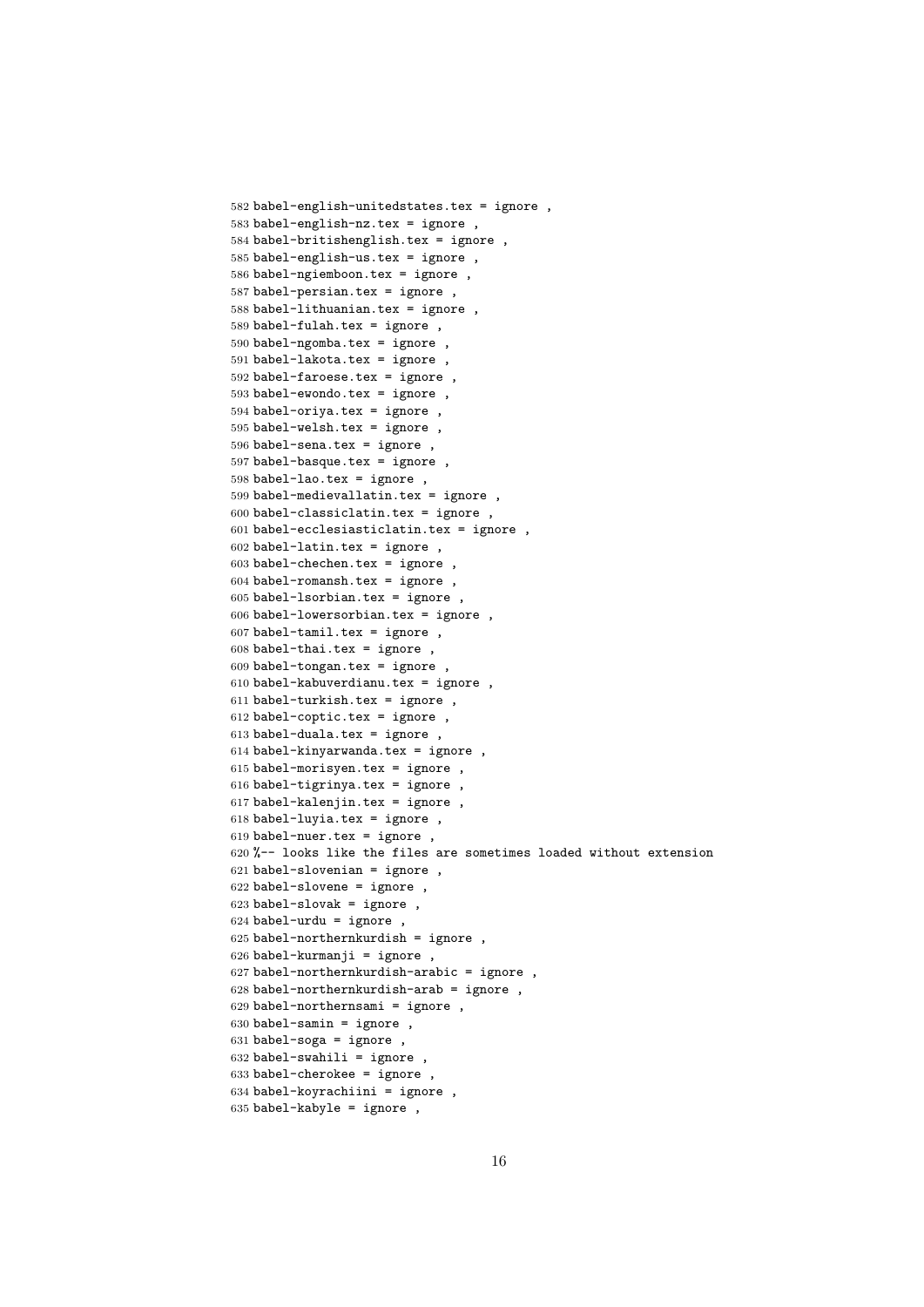```
636 babel-uyghur = ignore ,
637 babel-kako = ignore ,
638 babel-uzbek = ignore,
639 babel-uzbek-latn = ignore ,
640 babel-uzbek-arabic = ignore ,
641 babel-uzbek-cyrillic = ignore ,
642 babel-uzbek-latin = ignore ,
643 babel-uzbek-arab = ignore ,
644 babel-uzbek-cyrl = ignore,
645 babel-polish = ignore ,
646 babel-rombo = ignore ,
647 babel-vietnam = ignore ,
648 babel-vietnamese = ignore ,
649 babel-masai = ignore,
650 babel-albanian = ignore ,
651 babel-kamba = ignore,
652 babel-swedish = ignore ,
653 babel-irish = ignore ,
654 babel-hebrew = ignore ,
655 babel-inarisami = ignore ,
656 babel-malay = ignore ,
657 babel-malay-singapore = ignore ,
658 babel-malay-sg = ignore ,
659 babel-malay-brunei = ignore,
660 babel-malay-bn = ignore ,
661 babel-mazanderani = ignore ,
662 babel-khmer = ignore ,
663 babel-maltese = ignore ,
664 babel-tasawaq = ignore ,
665 babel-bemba = ignore ,
666 babel-armenian = ignore ,
667 babel-amharic = ignore ,
668 babel-zarma = ignore ,
669 babel-nynorsk = ignore ,
670 babel-norwegiannynorsk = ignore ,
671 babel-belarusian = ignore ,
672 babel-danish = ignore,
673 babel-kalaallisut = ignore ,
674 babel-shambala = ignore ,
675 babel-marathi = ignore ,
676 babel-kazakh = ignore ,
677 babel-norsk = ignore,
678 babel-norwegian = ignore ,
679 babel-akan = ignore ,
680 babel-kyrgyz = ignore ,
681 babel-gujarati = ignore,
682 babel-samburu = ignore ,
683 babel-dzongkha = ignore ,
684 babel-malagasy = ignore ,
685 babel-mongolian = ignore ,
686 babel-cornish = ignore ,
687 babel-walser = ignore ,
688 babel-yangben = ignore ,
689 babel-sangu = ignore ,
```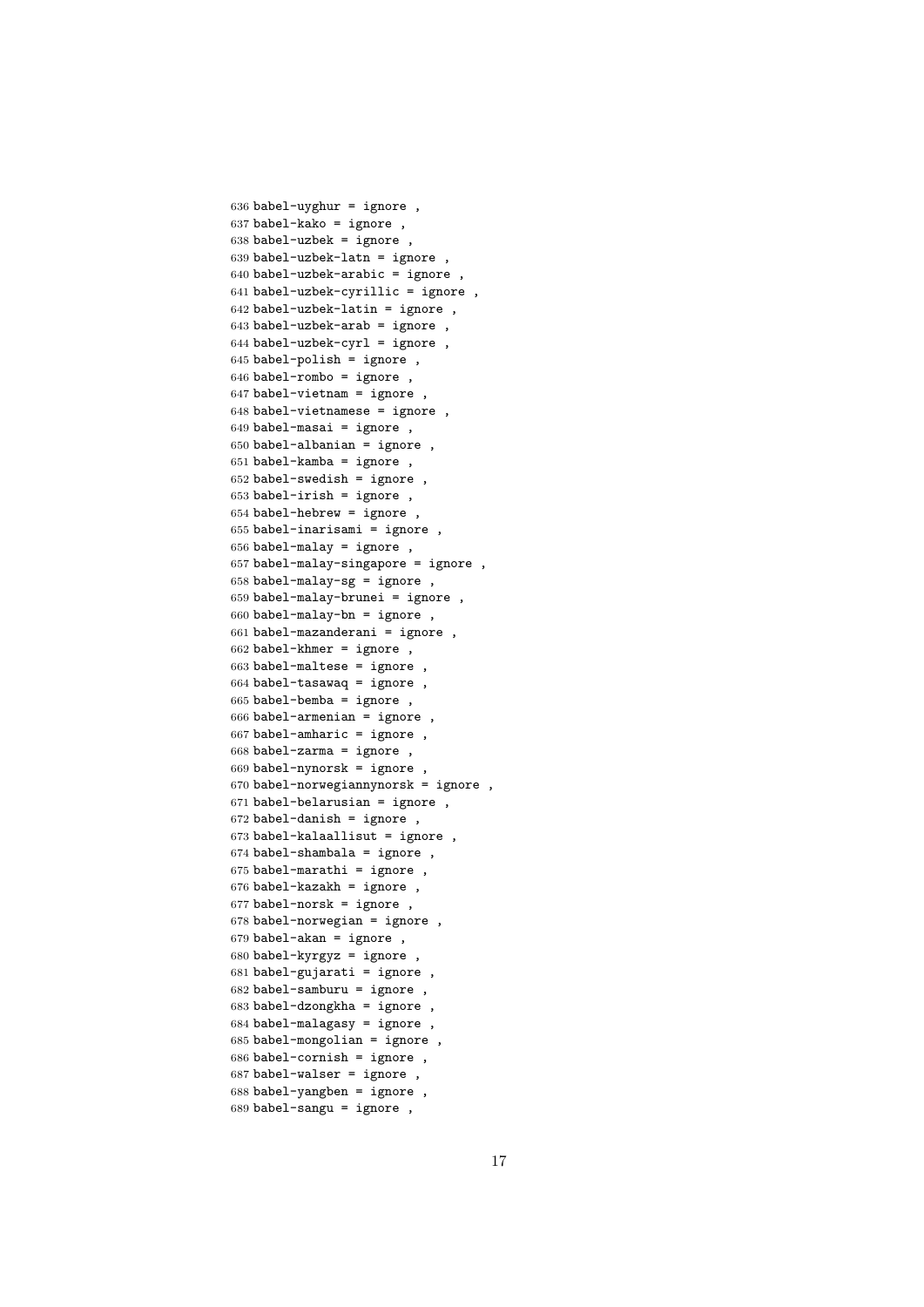```
690 babel-bambara = ignore ,
691 babel-centralatlastamazight = ignore ,
692 babel-ancientgreek = ignore ,
693 babel-machame = ignore ,
694 babel-sichuanyi = ignore ,
695 babel-ewe = ignore,
696 babel-hawaiian = ignore ,
697 babel-japanese = ignore ,
698 babel-churchslavonic = ignore ,
699 babel-churchslavic = ignore ,
700 babel-churchslavic-cyrs = ignore ,
701 babel-churchslavic-glagolitic = ignore ,
702 babel-churchslavic-glag = ignore ,
703 babel-churchslavic-oldcyrillic = ignore ,
704 babel-polytonicgreek = ignore ,
705 babel-greek = ignore ,
706 babel-monotonicgreek = ignore ,
707 babel-igbo = ignore ,
708 babel-latvian = ignore ,
709 babel-occitan = ignore ,
710 babel-westernfrisian = ignore ,
711 babel-luxembourgish = ignore ,
712 babel-italian = ignore ,
713 babel-oromo = ignore ,
714 babel-catalan = ignore ,
715 babel-icelandic = ignore ,
716 babel-czech = ignore ,
717 babel-interlingua = ignore ,
718 babel-telugu = ignore ,
719 babel-friulian = ignore ,
720 babel-vai-latin = ignore ,
721 babel-vai-vaii = ignore ,
722 babel-vai = ignore ,
723 babel-vai-latn = ignore ,
724 babel-vai-vai = ignore,
725 babel-russian = ignore ,
726 babel-turkmen = ignore ,
727 babel-jolafonyi = ignore ,
728 babel-rundi = ignore ,
729 babel-konkani = ignore ,
730 babel-piedmontese = ignore ,
731 babel-standardmoroccantamazight = ignore ,
732 babel-quechua = ignore ,
733 babel-meru = ignore ,
734 babel-nyankole = ignore ,
735 babel-romanian-md = ignore ,
736 babel-romanian-moldova = ignore ,
737 babel-romanian = ignore ,
738 babel-moldavian = ignore ,
739 babel-luo = ignore ,
740 babel-usorbian = ignore ,
741 babel-uppersorbian = ignore ,
742 babel-yoruba = ignore ,
743 babel-syriac = ignore ,
```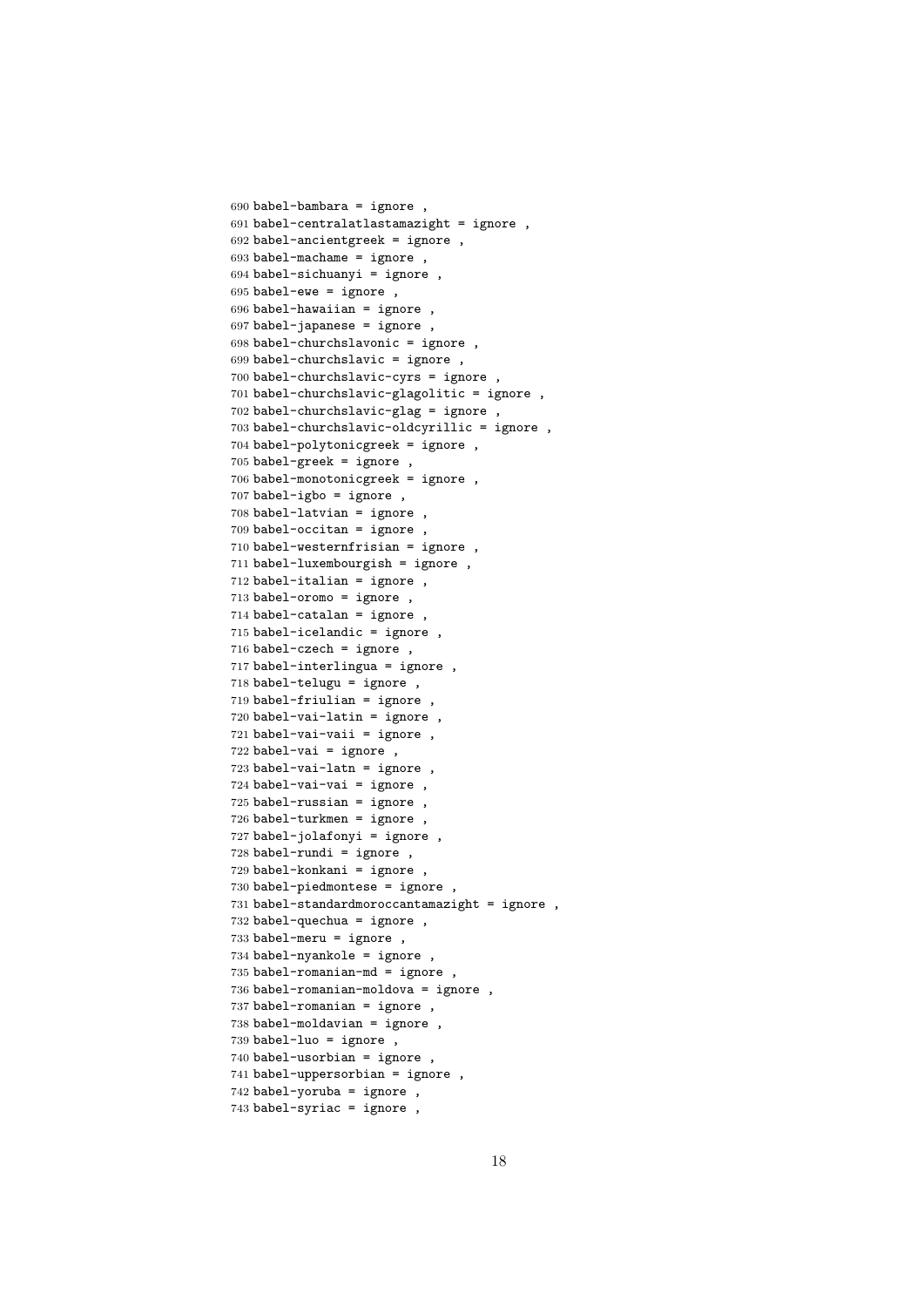```
744 babel-makhuwameetto = ignore ,
745 babel-northernluri = ignore ,
746 babel-aghem = ignore ,
747 babel-meta = ignore ,
748 babel-zulu = ignore ,
749 babel-centralkurdish-latin = ignore ,
750 babel-centralkurdish-latn = ignore ,
751 babel-sorani = ignore ,
752 babel-centralkurdish = ignore ,
753 babel-cantonese = ignore ,
754 babel-makonde = ignore ,
755 babel-somali = ignore ,
756 babel-sanskrit = ignore ,
757 babel-sanskrit-telu = ignore ,
758 babel-sanskrit-malayalam = ignore ,
759 babel-sanskrit-devanagari = ignore ,
760 babel-sanskrit-bengali = ignore ,
761 babel-sanskrit-gujr = ignore ,
762 babel-sanskrit-gujarati = ignore ,
763 babel-sanskrit-deva = ignore ,
764 babel-sanskrit-telugu = ignore ,
765 babel-sanskrit-knda = ignore ,
766 babel-sanskrit-beng = ignore ,
767 babel-sanskrit-kannada = ignore ,
768 babel-sanskrit-mlym = ignore ,
769 babel-chiga = ignore ,
770 babel-teso = ignore ,
771 babel-yiddish = ignore ,
772 babel-portuguese = ignore ,
773 babel-brazilian = ignore ,
774 babel-portuguese-portugal = ignore ,
775 babel-portuguese-br = ignore ,
776 babel-portuguese-brazil = ignore ,
777 babel-portuguese-pt = ignore ,
778 babel-pashto = ignore ,
779 babel-embu = ignore ,
780 babel-chinese-hans-mo = ignore ,
781 babel-chinese-hant-hk = ignore ,
782 babel-chinese-simplified = ignore ,
783 babel-chinese-hans-hk = ignore ,
784 babel-chinese-hant = ignore ,
785 babel-chinese-simplified-singapore = ignore ,
786 babel-chinese-simplified-hongkongsarchina = ignore ,
787 babel-chinese-hans-sg = ignore ,
788 babel-chinese-hans = ignore ,
789 babel-chinese-traditional-macausarchina = ignore ,
790 babel-chinese = ignore ,
791 babel-chinese-hant-mo = ignore ,
792 babel-chinese-traditional = ignore ,
793 babel-chinese-simplified-macausarchina = ignore ,
794 babel-chinese-traditional-hongkongsarchina = ignore ,
795 babel-ukrainian = ignore ,
796 babel-serbian-latn-me = ignore ,
797 babel-serbian-latin-kosovo = ignore ,
```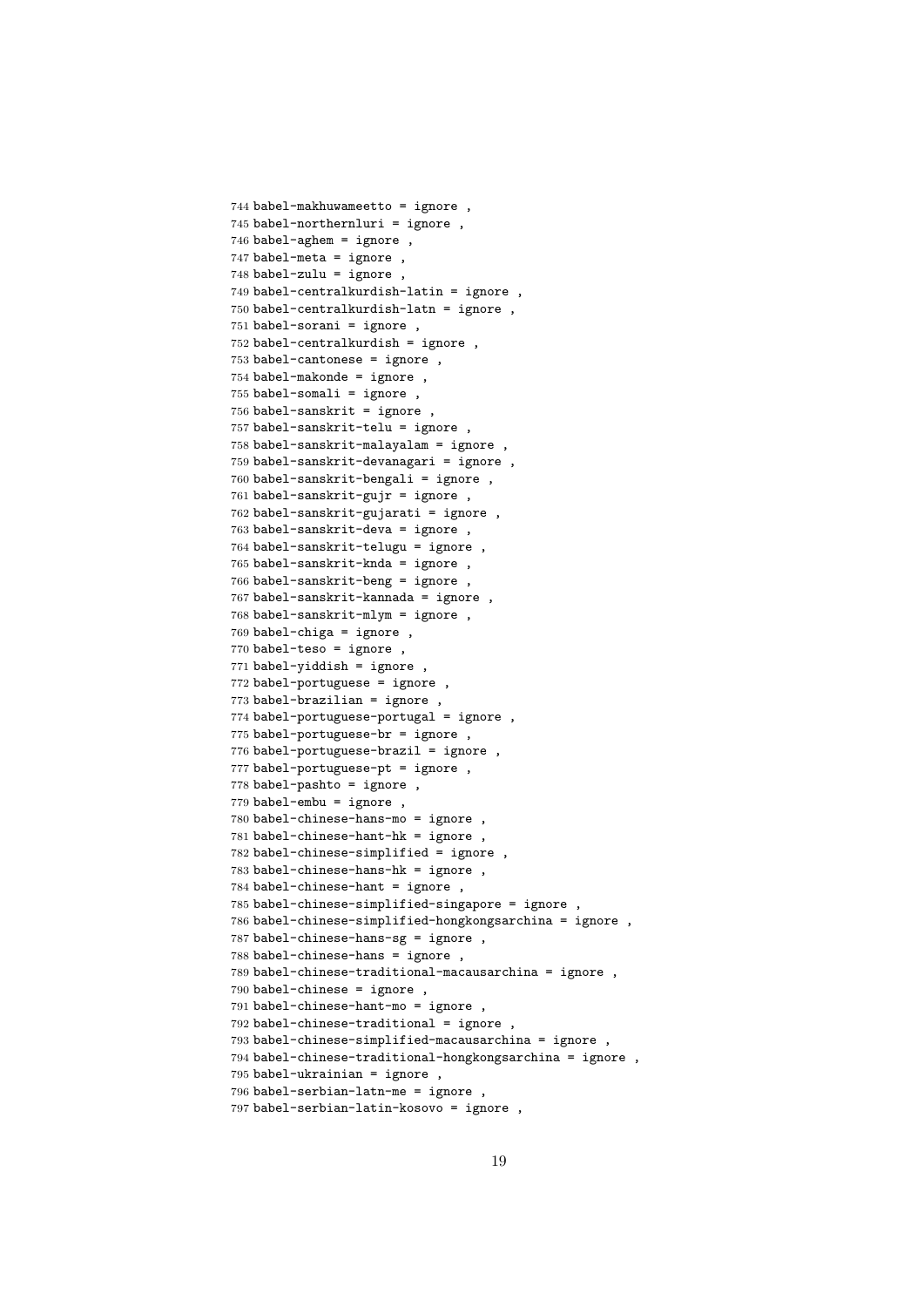```
798 babel-serbian-latn = ignore ,
799 babel-serbian-cyrl-me = ignore ,
800 babel-serbian-cyrillic-montenegro = ignore ,
801 babel-serbian-cyrillic = ignore ,
802 babel-serbian-cyrl-ba = ignore ,
803 babel-serbian-cyrl = ignore ,
804 babel-serbian = ignore ,
805 babel-serbian-latin-bosniaherzegovina = ignore ,
806 babel-serbian-latin = ignore ,
807 babel-serbian-cyrl-xk = ignore
808 babel-serbian-latn-ba = ignore ,
809 babel-serbian-latin-montenegro = ignore ,
810 babel-serbian-latn-xk = ignore ,
811 babel-serbian-cyrillic-kosovo = ignore ,
812 babel-serbian-cyrillic-bosniaherzegovina = ignore ,
813 babel-bodo = ignore ,
814 babel-sango = ignore ,
815 babel-punjabi-gurmukhi = ignore ,
816 babel-punjabi-arabic = ignore ,
817 babel-punjabi-guru = ignore ,
818 babel-punjabi = ignore ,
819 babel-punjabi-arab = ignore ,
820 babel-shona = ignore ,
821 babel-sinhala = ignore
822 babel-malayalam = ignore ,
823 babel-tibetan = ignore ,
824 babel-macedonian = ignore ,
825 babel-northndebele = ignore ,
826 babel-tachelhit-tifinagh = ignore ,
827 babel-tachelhit = ignore,
828 babel-tachelhit-tfng = ignore ,
829 babel-tachelhit-latn = ignore ,
830 babel-tachelhit-latin = ignore ,
831 babel-hausa = ignore ,
832 babel-hausa-niger = ignore ,
833 babel-hausa-gh = ignore ,
834 babel-hausa-ghana = ignore,
835 babel-hausa-ne = ignore ,
836 babel-kannada = ignore ,
837 babel-bosnian = ignore ,
838 babel-bosnian-cyrillic = ignore ,
839 babel-bosnian-cyrl = ignore,
840 babel-bosnian-latn = ignore ,
841 babel-bosnian-latin = ignore ,
842 babel-kikuyu = ignore ,
843 babel-burmese = ignore ,
844 babel-arabic-lb = ignore ,
845 babel-arabic-jordan = ignore,
846 babel-arabic-palestinianterritories = ignore ,
847 babel-arabic-iraq = ignore ,
848 babel-arabic-ma = ignore ,
849 babel-arabic-egypt = ignore
850 babel-arabic-lebanon = ignore ,
851 babel-arabic-dz = ignore,
```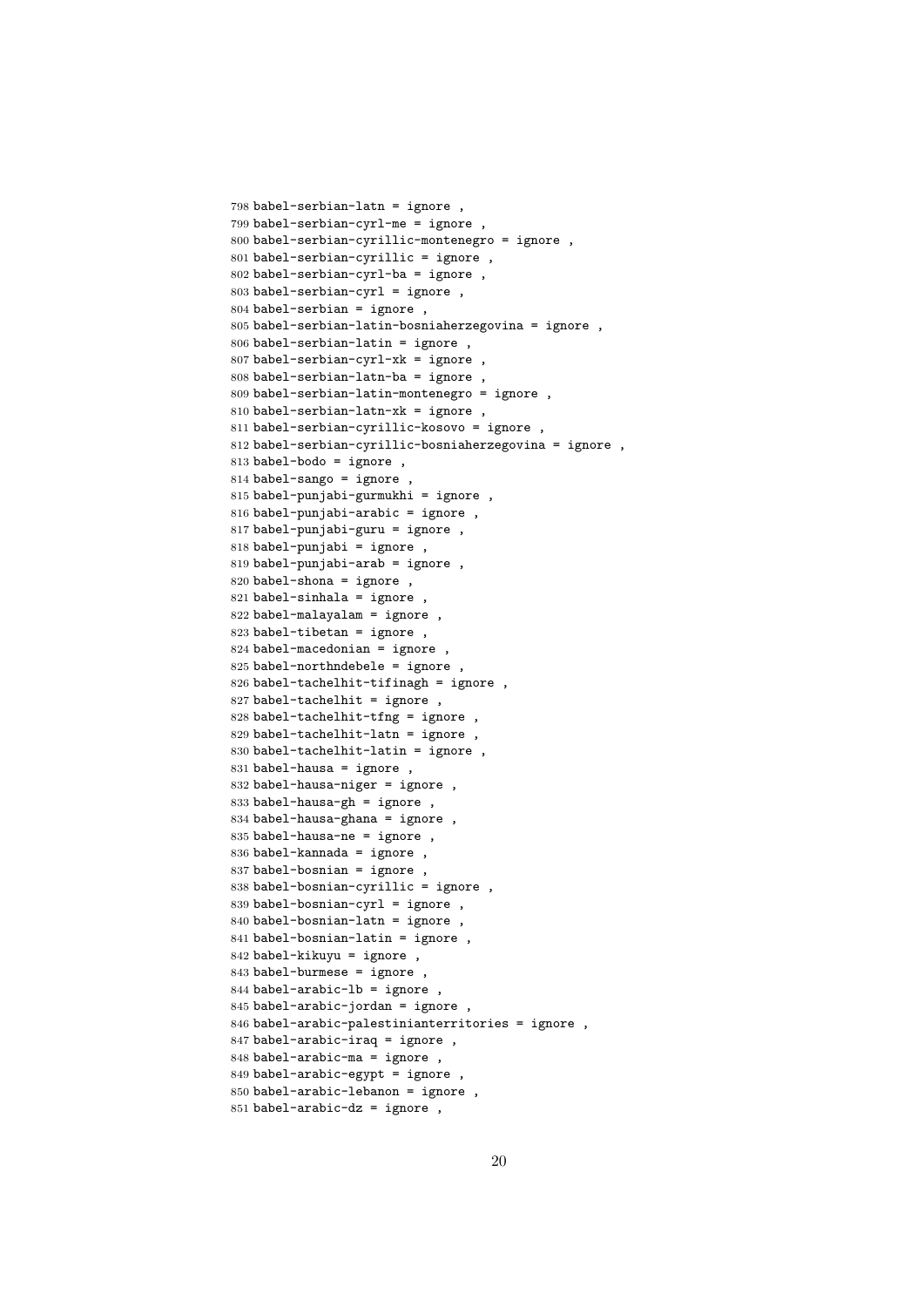```
852 babel-arabic-morocco = ignore ,
853 babel-arabic-eg = ignore ,
854 babel-arabic-ps = ignore ,
855 babel-arabic-iq = ignore,
856 babel-arabic-tunisia = ignore ,
857 babel-arabic-jo = ignore,
858 babel-arabic-algeria = ignore ,
859 babel-arabic-sy = ignore ,
860 babel-arabic-syria = ignore ,
861 babel-arabic-tn = ignore ,
862 babel-arabic = ignore ,
863 babel-sakha = ignore ,
864 babel-rwa = ignore ,
865 babel-galician = ignore ,
866 babel-manx = ignore ,
867 babel-croatian = ignore ,
868 babel-hungarian = ignore ,
869 babel-magyar = ignore ,
870 babel-dutch = ignore ,
871 babel-bulgarian = ignore ,
872 babel-kashmiri = ignore ,
873 babel-bengali = ignore ,
874 babel-nepali = ignore ,
875 babel-gusii = ignore ,
876 babel-asturian = ignore ,
877 babel-filipino = ignore ,
878 babel-afrikaans = ignore ,
879 babel-bena = ignore ,
880 babel-norwegianbokmal = ignore ,
881 babel-colognian = ignore ,
882 babel-hindi = ignore ,
883 babel-mundang = ignore ,
884 babel-georgian = ignore ,
885 babel-asu = ignore ,
886 babel-austrian = ignore ,
887 babel-german-switzerland = ignore ,
888 babel-german-austria = ignore ,
889 babel-german-switzerland-traditional = ignore ,
890 babel-german-ch = ignore ,
891 babel-german-at = ignore ,
892 babel-german-traditional = ignore ,
893 babel-nswissgerman = ignore ,
894 babel-swissgerman = ignore ,
895 babel-ngerman = ignore ,
896 babel-naustrian = ignore ,
897 babel-german-austria-traditional = ignore ,
898 babel-german = ignore ,
899 babel-assamese = ignore ,
900 babel-azerbaijani-latin = ignore ,
901 babel-azerbaijani-cyrl = ignore ,
902 babel-azerbaijani = ignore ,
903 babel-azerbaijani-cyrillic = ignore ,
904 babel-azerbaijani-latn = ignore ,
905 babel-bafia = ignore ,
```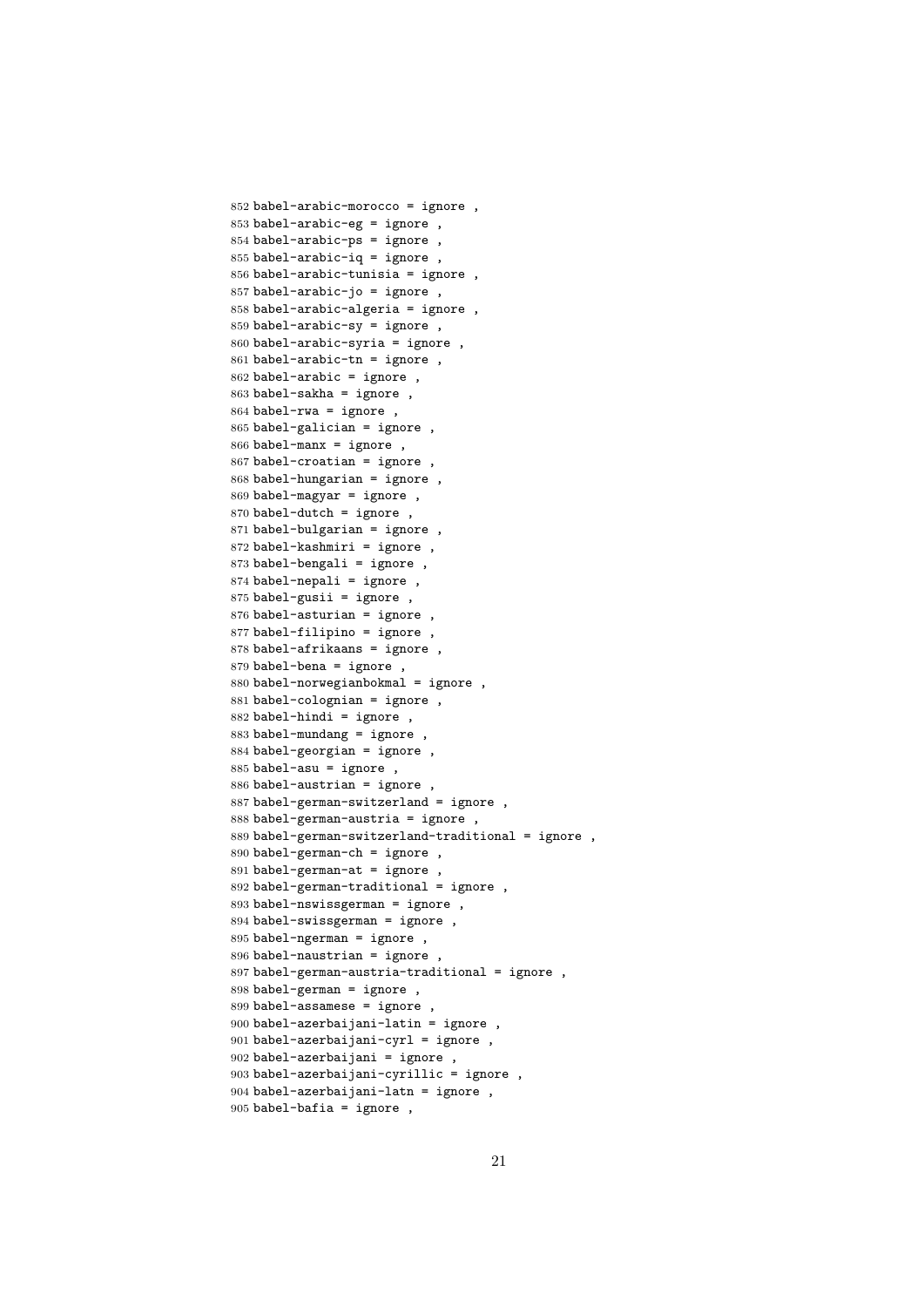```
906 babel-scottishgaelic = ignore ,
907 babel-breton = ignore ,
908 babel-korean-han = ignore ,
909 babel-korean = ignore ,
910 babel-korean-hani = ignore ,
911 babel-finnish = ignore ,
912 babel-ossetic = ignore ,
913 babel-lubakatanga = ignore ,
914 babel-langi = ignore ,
915 babel-esperanto = ignore ,
916 babel-basaa = ignore ,
917 babel-indonesian = ignore ,
918 babel-french-swissfrench = ignore ,
919 babel-french-canadianfrench = ignore ,
920 babel-french-be = ignore ,
921 babel-french-ca = ignore ,
922 babel-french-belgium = ignore ,
923 babel-french-ch = ignore ,
924 babel-french = ignore ,
925 babel-french-canada = ignore ,
926 babel-french-lu = ignore ,
927 babel-french-switzerland = ignore ,
928 babel-french-luxembourg = ignore ,
929 babel-ganda = ignore,
930 babel-taita = ignore ,
931 babel-nama = ignore ,
932 babel-lingala = ignore ,
933 babel-spanish-mx = ignore ,
934 babel-spanish = ignore ,
935 babel-spanish-mexico = ignore ,
936 babel-mexican = ignore ,
937 babel-estonian = ignore ,
938 babel-vunjo = ignore ,
939 babel-kwasio = ignore ,
940 babel-koyraborosenni = ignore ,
941 babel-usenglish = ignore ,
942 babel-english-newzealand = ignore ,
943 babel-english = ignore ,
944 babel-english-ca = ignore ,
945 babel-australian = ignore ,
946 babel-english-australia = ignore ,
947 babel-english-canada = ignore ,
948 babel-british = ignore ,
949 babel-american = ignore ,
950 babel-americanenglish = ignore ,
951 babel-canadianenglish = ignore ,
952 babel-australianenglish = ignore ,
953 babel-english-gb = ignore ,
954 babel-english-unitedkingdom = ignore ,
955 babel-canadian = ignore ,
956 babel-ukenglish = ignore ,
957 babel-newzealand = ignore ,
958 babel-english-au = ignore ,
959 babel-english-unitedstates = ignore ,
```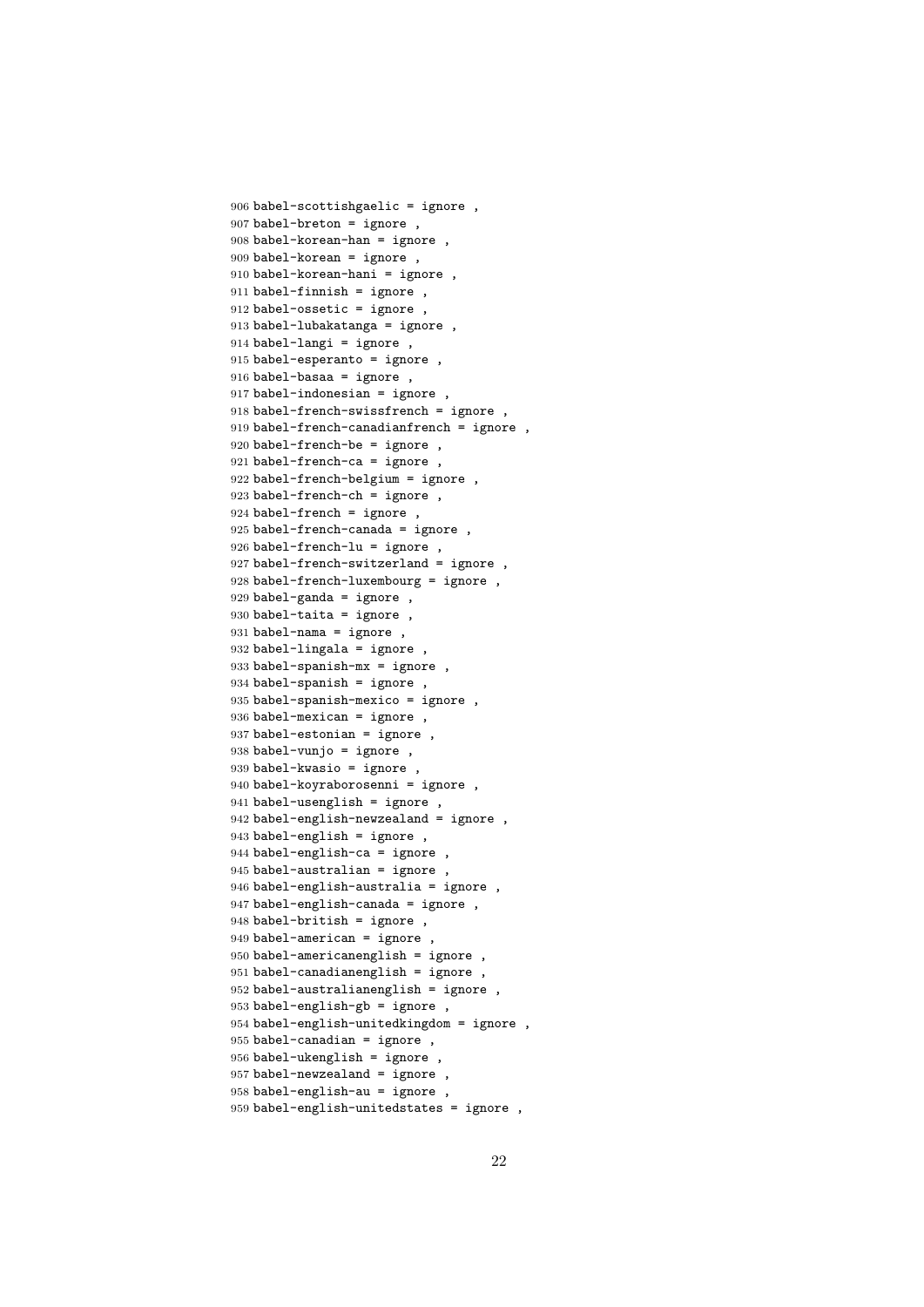```
960 babel-english-nz = ignore ,
961 babel-britishenglish = ignore ,
962 babel-english-us = ignore ,
963 babel-ngiemboon = ignore ,
964 babel-persian = ignore ,
965 babel-lithuanian = ignore ,
966 babel-fulah = ignore ,
967 babel-ngomba = ignore ,
968 babel-lakota = ignore ,
969 babel-faroese = ignore ,
970 babel-ewondo = ignore ,
971 babel-oriya = ignore ,
972 babel-welsh = ignore ,
973 babel-sena = ignore ,
974 babel-basque = ignore ,
975 babel-lao = ignore ,
976 babel-medievallatin = ignore ,
977 babel-classiclatin = ignore ,
978 babel-ecclesiasticlatin = ignore ,
979 babel-latin = ignore ,
980 babel-chechen = ignore ,
981 babel-romansh = ignore ,
982 babel-lsorbian = ignore ,
983 babel-lowersorbian = ignore ,
984 babel-tamil = ignore ,
985 babel-thai = ignore ,
986 babel-tongan = ignore ,
987 babel-kabuverdianu = ignore ,
988 babel-turkish = ignore ,
989 babel-coptic = ignore ,
990 babel-duala = ignore ,
991 babel-kinyarwanda = ignore ,
992 babel-morisyen = ignore ,
993 babel-tigrinya = ignore ,
994 babel-kalenjin = ignore ,
995 babel-luyia = ignore ,
996 babel-nuer = ignore ,
997 %--------------------------------- babel (part supported by us)
998 UKenglish.sty = us ,
999 USenglish.sty = us ,
1000 afrikaans.sty = us,
1001 albanian.sty = us,
1002 american.sty = us,
1003 austrian.sty = us,
1004 babel.def = us,
1005 babel.sty = us,
1006 bahasa.sty = us,
1007 bahasam.sty = us,
1008 basque.sty = us,
1009 blplain.tex = us,
1010 bplain.tex = us,
1011 breton.sty = us,
1012 british.sty = us,
1013 bulgarian.sty = us,
```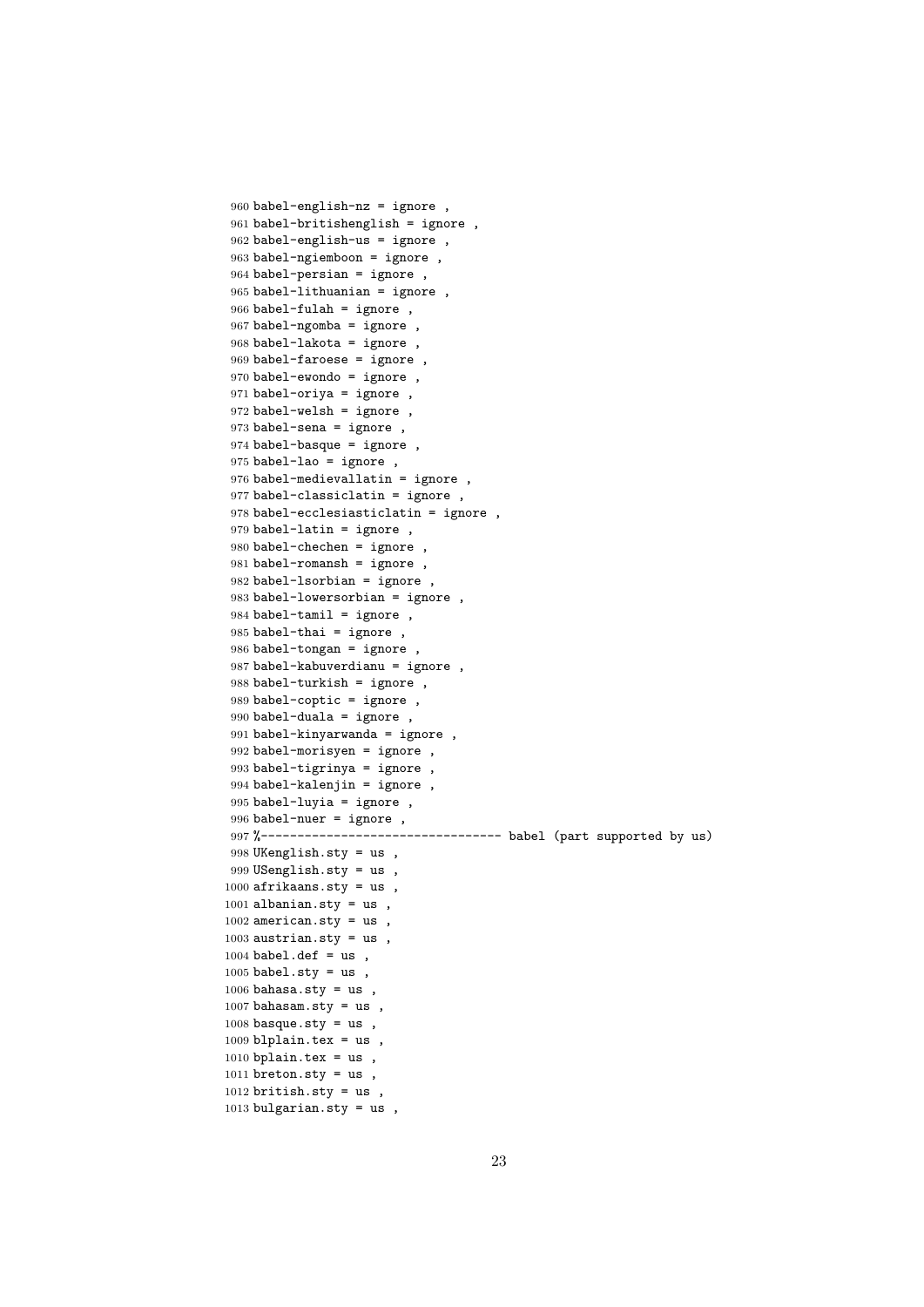```
1014 catalan.sty = us,
1015 croatian.sty = us,
1016 czech.sty = us,
1017 danish.sty = us,
1018 dutch.sty = us,
1019 english.sty = us,
1020 esperanto.sty = us,
1021 estonian.sty = us,
1022 finnish.sty = us,
1023 francais.sty = us,
1024 galician.sty = us,
1025 germanb.sty = us,
1026 greek.sty = us,
1027 hebrew.sty = us,
1028 hyphen.cfg = us,
1029 icelandic.sty = us,
1030 interlingua.sty = us ,
1031 irish.sty = us,
1032 italian.sty = us,
1033 latin.sty = us,
1034 lsorbian.sty = us,
1035 luababel.def = us,
1036 magyar.sty = us,
1037 naustrian.sty = us,
1038 ngermanb.sty = us,
1039 nil.ldf = us,
1040 norsk.sty = us,
1041 plain.def = us,
1042 polish.sty = us,
1043 portuges.sty = us ,
1044 romanian.sty = us,
1045 russianb.sty = us,
1046 samin.sty = us,
1047 scottish.sty = us,
1048 serbian.sty = us,
1049 slovak.sty = us,
1050 slovene.sty = us,
1051 spanish.sty = us,
1052 swedish.sty = us,
1053 switch.def = us,
1054 turkish.sty = us,
1055 ukraineb.sty = us,
1056 usorbian.sty = us,
1057 welsh.sty = us,
1058 xebabel.def = us,
1059 %--------------------------------- graphics + graphics-def
1060 color.cfg = us,
1061 color.sty = us,
1062 dvipdf.def = us,
1063 dvipdfmx.def = us ,
1064 dvips.def = us,
1065 dvipsnam.def = us,
1066 dvipsone.def = us ,
1067 dvisvgm.def = us,
```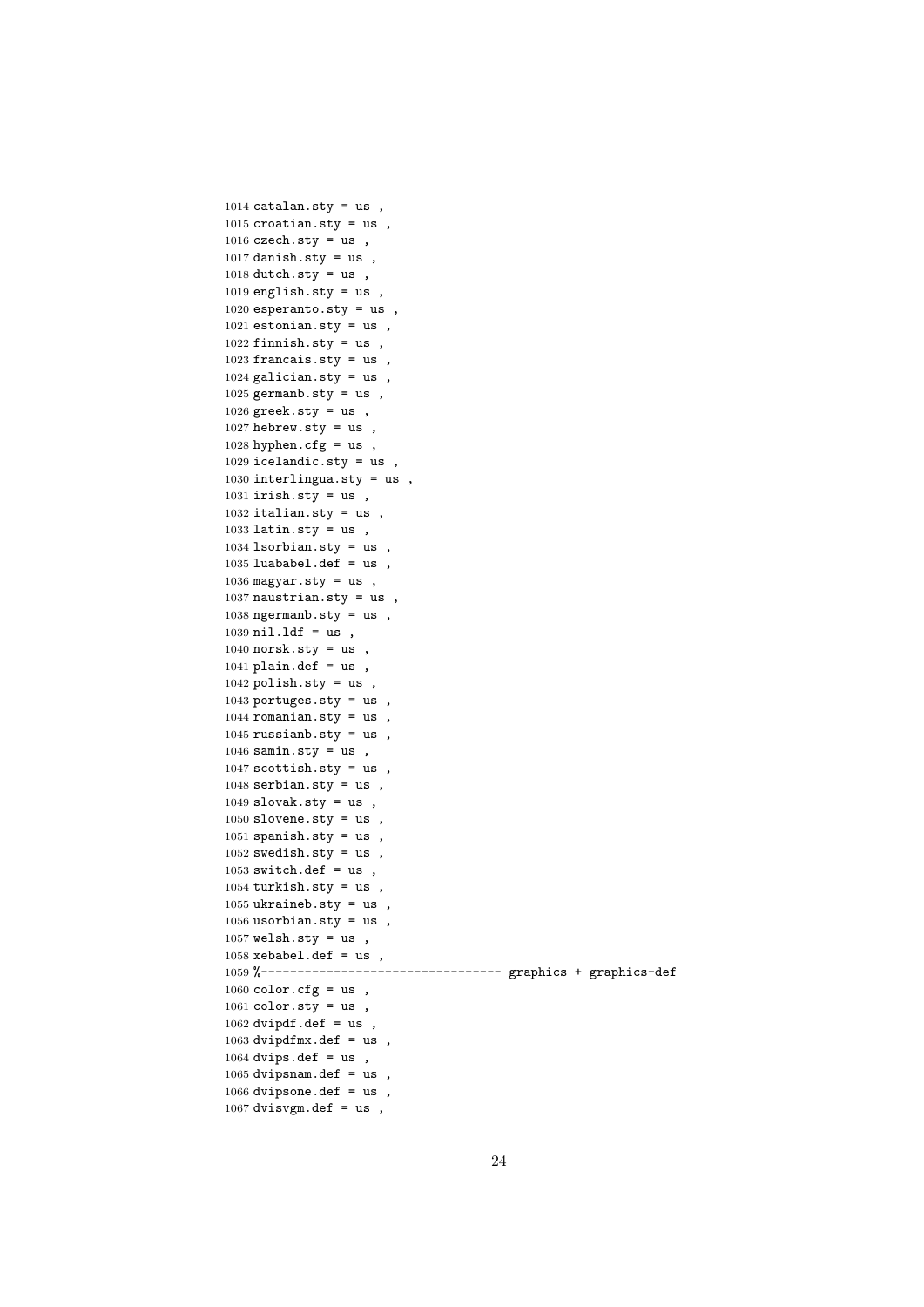dviwin.def = us, emtex.def = us, epsfig.sty = us, graphics-2017-06-25.sty = us , graphics.cfg = us, 1073 graphics.sty =  $us$ , graphicx.sty = us, keyval.sty = us, lscape.sty = us, luatex.def = us, mathcolor.ltx = us, pctex32.def = us, 1080 pctexhp.def =  $us$ , 1081 pctexps.def =  $us$ , pctexwin.def = us, pdftex.def = us, rotating.sty = us rotating.sty = us, tcidvi.def = us, trig.sty = us, truetex.def = us, xetex.def = us, %--------------------------------- mfnfss oldgerm.sty = us, ot1panr.fd = us, ot1pss.fd = us, 1094 pandora.sty =  $us$ , uyfrak.fd = us, uygoth.fd = us, uyinit.fd = us, 1098 uyswab.fd = us, %--------------------------------- firstaid everysel-ltx.sty = us , 1101 filehook-ltx.sty =  $us$ , 1102 %----------------------------------- amsmath amsbsy.sty = us, amscd.sty = us, 1105 amsgen.sty =  $us$ , amsmath-2018-12-01.sty = us , 1107 amsmath.sty =  $us$ , amsopn.sty = us, amstex.sty = us,  $amstext.sty = us$ ,  $\text{amsxtra}.\text{sty} = \text{us}$ , %--------------------------------- amscls (AMS) amsart.cls = American Mathematical Society \Contact tech-support [at] ams [dot] org , amsbook.cls = American Mathematical Society \Contact tech-support [at] ams [dot] org , amsbooka.sty = American Mathematical Society \Contact tech-support [at] ams [dot] org , amsdtx.cls = American Mathematical Society \Contact tech-support [at] ams [dot] org , amsldoc.cls = American Mathematical Society \Contact tech-support [at] ams [dot] org , amsmidx.sty = American Mathematical Society \Contact tech-support [at] ams [dot] org , amsproc.cls = American Mathematical Society \Contact tech-support [at] ams [dot] org , amsthm.sty = American Mathematical Society \Contact tech-support [at] ams [dot] org , upref.sty = American Mathematical Society \Contact tech-support [at] ams [dot] org ,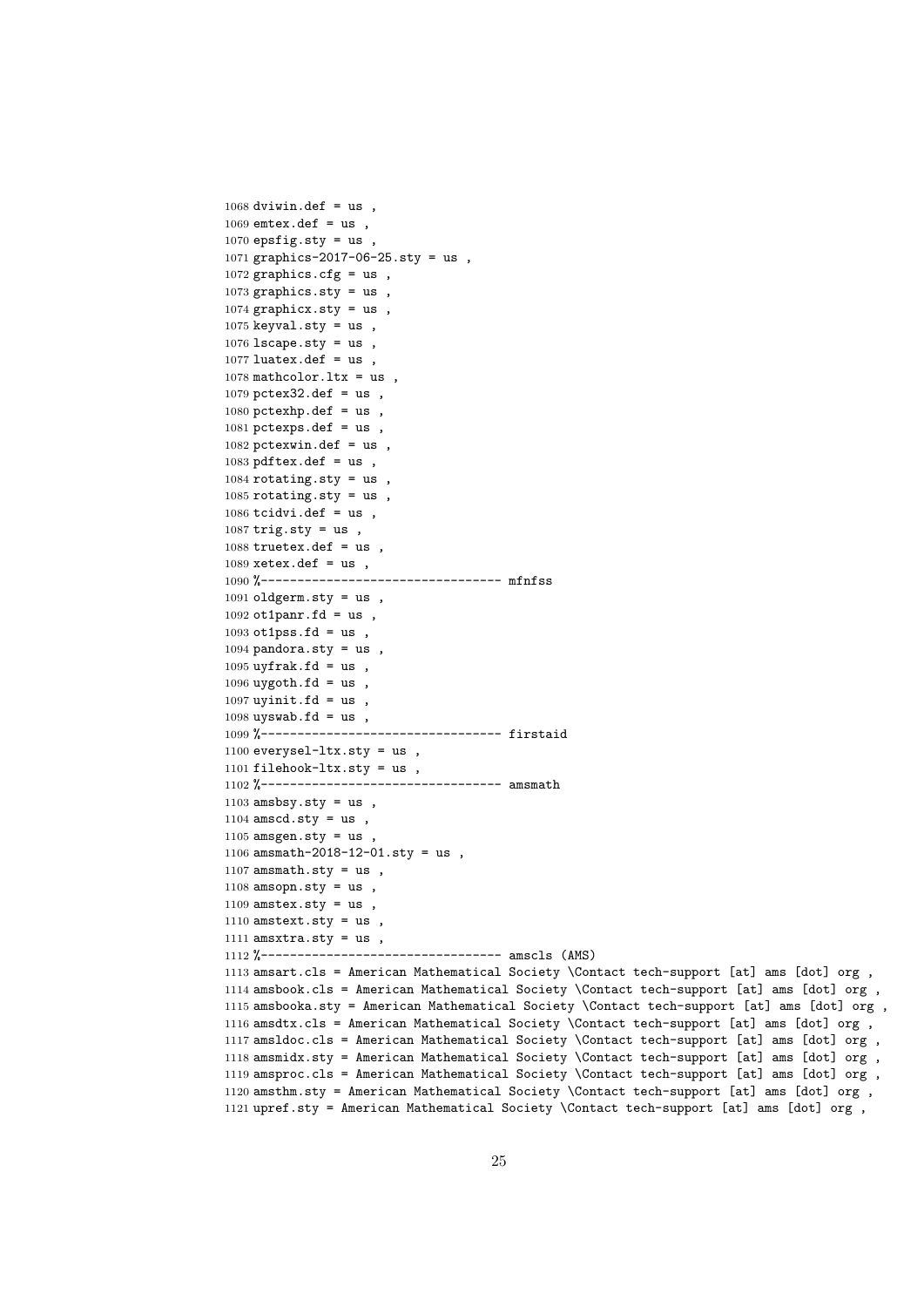1122 %--------------------------------- amsfonts (AMS) 1123 amsfonts.sty = American Mathematical Society \Contact tech-support [at] ams [dot] org , 1124 amssymb.sty = American Mathematical Society \Contact tech-support [at] ams [dot] org , 1125 cmmib57.sty = American Mathematical Society \Contact tech-support [at] ams [dot] org , 1126 eucal.sty = American Mathematical Society \Contact tech-support [at] ams [dot] org , 1127 eufrak.sty = American Mathematical Society \Contact tech-support [at] ams [dot] org , 1128 euscript.sty = American Mathematical Society \Contact tech-support [at] ams [dot] org , 1129 ueuex.fd = ignore, 1130 ueuf.fd = ignore, 1131 ueur.fd = ignore, 1132 ueus.fd = ignore, 1133 umsa.fd = ignore ,  $1134$  umsb.fd = ignore, 1135 %--------------------------------- psnfss 1136 8rbch.fd = us , 1137  $8$ rpag.fd = us, 1138 8rpbk.fd = us , 1139 8rpcr.fd = us , 1140 8rphv.fd = us , 1141 8rpnc.fd = us , 1142 8rppl.fd = us , 1143 8rptm.fd = us , 1144 8rput.fd = us ,  $1145$  8rpzc.fd = us,  $1146$  avant.sty = us,  $1147$  bookman.sty = us, 1148 chancery.sty = us , 1149 charter.sty =  $us$ , 1150 courier.sty =  $us$ , 1151 helvet.sty = us , 1152 mathpazo.sty = us, 1153 mathpple.sty = us ,  $1154$  mathptm.sty = us, 1155 mathptmx.sty =  $us$ , 1156 newcent.sty =  $us$ , 1157 omlbch.fd =  $us$ , 1158 omlpag.fd =  $us$ , 1159 omlpbk.fd =  $us$ ,  $1160$  omlpcr.fd = us, 1161 omlphv.fd =  $us$ , 1162 omlpnc.fd =  $us$ ,  $1163$  omlppl.fd = us,  $1164$  omlptm.fd = us, 1165 omlptmcm.fd =  $us$ , 1166 omlput.fd = us, 1167 omlpzc.fd = us,  $1168$  omlzplm.fd = us, 1169 omlzpple.fd =  $us$ , 1170 omlztmcm.fd = us,  $1171$  omsbch.fd = us, 1172 omspag.fd =  $us$ , 1173 omspbk.fd = us ,  $1174$  omspcr.fd = us, 1175 omsphv.fd =  $us$ ,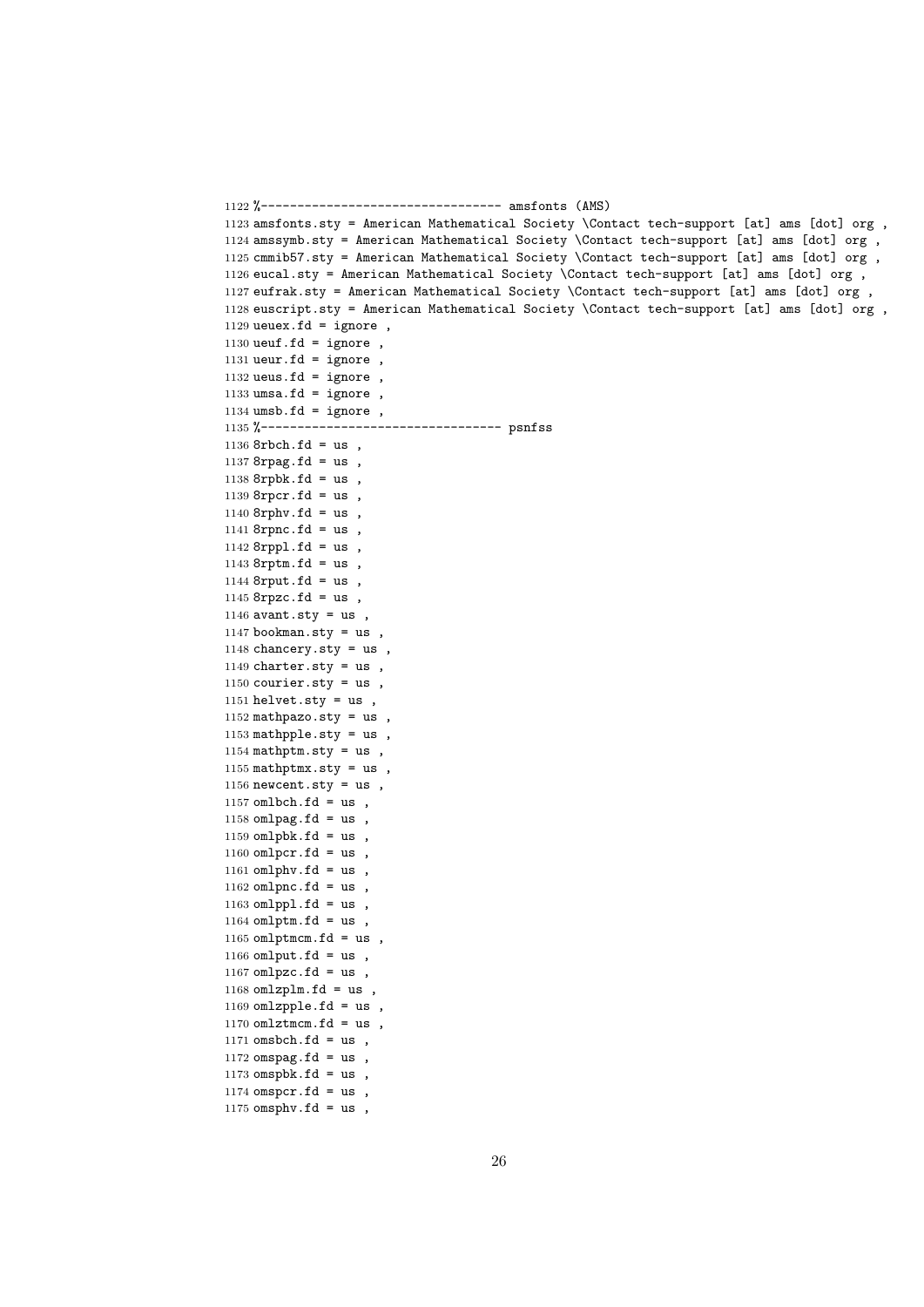```
1176 omspnc.fd = us,
1177 omsppl.fd = us,
1178 omsptm.fd = us,
1179 omsput.fd = us,
1180 omspzc.fd = us,
1181 omspzccm.fd = us,
1182 omszplm.fd = us,
1183 omszpple.fd = us ,
1184 omsztmcm.fd = us,
1185 omxpsycm.fd = us,
1186 omxzplm.fd = us,
1187 omxzpple.fd = us ,
1188 omxztmcm.fd = us,
1189 ot1bch.fd = us,
1190 ot1pag.fd = us,
1191 ot1pbk.fd = us,
1192 ot1pcr.fd = us,
1193 ot1phv.fd = us,
1194 ot1pnc.fd = us,
1195 ot1ppl.fd = us,
1196 ot1pplj.fd = us,
1197 ot1pplx.fd = us,
1198 ot1ptm.fd = us,
1199 ot1ptmcm.fd = us,
1200 ot1put.fd = us,
1201 ot1pzc.fd = us,
1202 ot1zplm.fd = us,
1203 ot1zpple.fd = us,
1204 ot1ztmcm.fd = us,
1205 palatino.sty = us,
1206 pifont.sty = us,
1207 t1bch.fd = us,
1208 t1pag.fd = us,
1209 t1pbk.fd = us,
1210 t1pcr.fd = us,
1211 t1phv.fd = us,
1212 t1pnc.fd = us,
1213 t1ppl.fd = us,
1214 t1pplj.fd = us,
1215 t1pplx.fd = us,
1216 t1ptm.fd = us,
1217 t1put.fd = us,
1218 t1pzc.fd = us,
1219 \text{ times}. \text{sty} = \text{us},
1220 ts1bch.fd = us,
1221 ts1pag.fd = us,
1222 ts1pbk.fd = us,
1223 ts1pcr.fd = us,
1224 ts1phv.fd = us,
1225 ts1pnc.fd = us,
1226 ts1ppl.fd = us,
1227 ts1pplj.fd = us,
1228 ts1pplx.fd = us,
1229 ts1ptm.fd = us,
```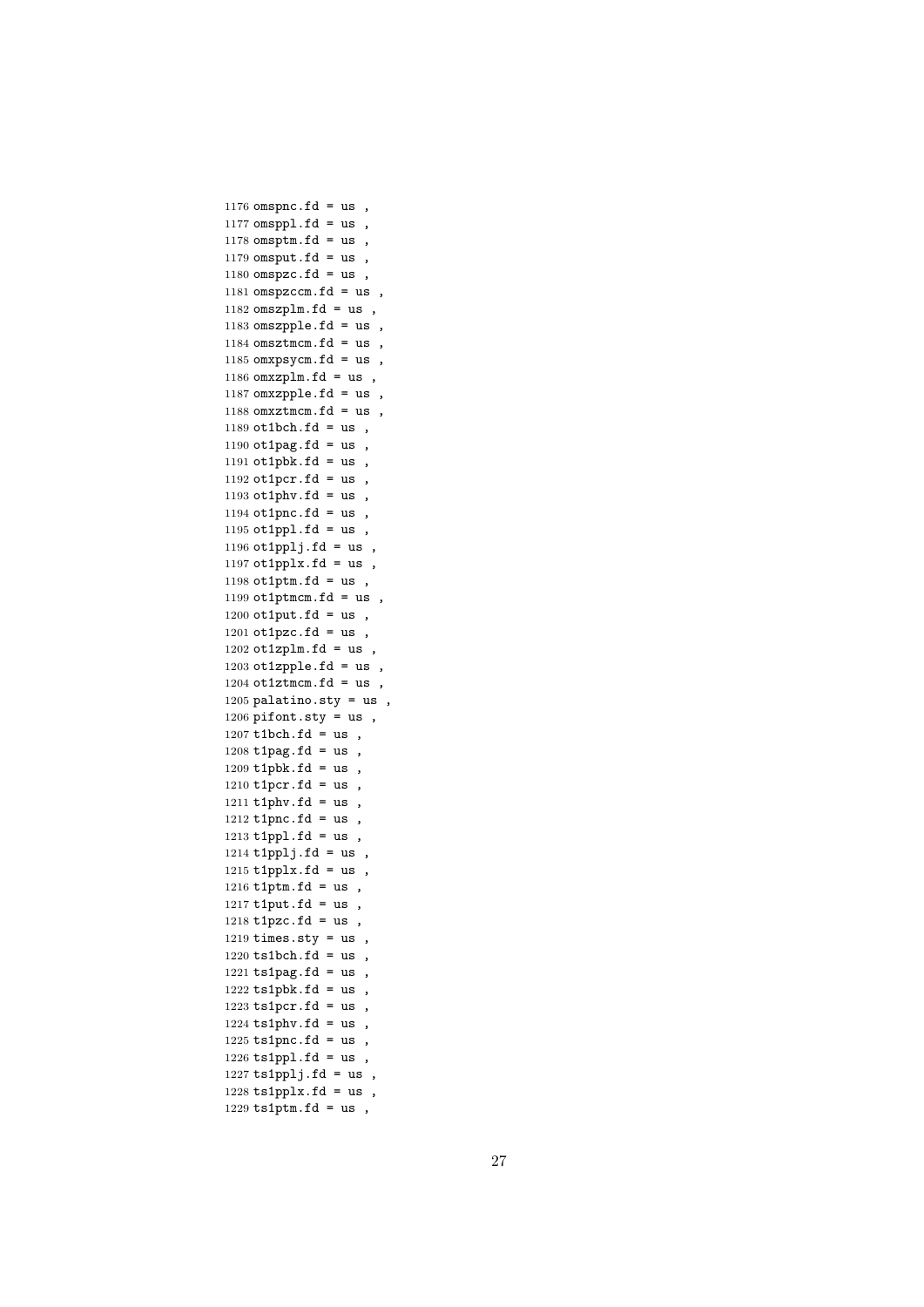```
1230 ts1put.fd = us,
1231 ts1pzc.fd = us,
1232 ufplm.fd = us,
1233 ufplmbb.fd = us,
1234 upsy.fd = us,
1235 upzd.fd = us,
1236 utopia.sty = us,
1237 %--------------------------------- l3experimental
1238 l3benchmark.sty = us* ,
1239 l3bitset.sty = us* ,
1240 l3draw.sty = us*,
1241 l3graphics.sty = us* ,
1242l3sys-shell.sty = us* ,
1243 %--------------------------------- l3packages
1244 xparse-2018-04-12.sty = us* ,
1245 xparse-2020-10-01.sty = us*,
1246 xparse-generic.tex = us* ,
1247 xparse.ltx = us*,
1248 xfp.sty = us* ,
1249 %--------------------------------- l3kernel / expl3
1250 expl3-code.tex = ignore ,
1251 expl3.ltx = ignore,
1252 expl3.lua = us* ,
1253 expl3.sty = us*,
1254 l3backend-dvipdfmx.def = ignore ,
1255 l3backend-dvips.def = ignore ,
1256 l3backend-dvisvgm.def = ignore ,
1257 l3backend-luatex.def = ignore ,
1258 l3backend-pdfmode.def = ignore , % -- old
1259 l3backend-pdftex.def = ignore ,
1260 l3backend-xdvipdfmx.def = ignore , % -- old
1261 l3backend-xetex.def = ignore ,
1262 l3debug.def = us* ,
1263 l3deprecation.def = ignore,
1264 l3doc.cls = us* ,
1265 l3docstrip.tex = us,
1266 l3keys2e.sty = us* ,
1267 l3str-enc-iso88591.def = us* ,
1268 l3str-enc-iso885910.def = us* ,
1269 l3str-enc-iso885911.def = us* ,
1270 l3str-enc-iso885913.def = us* ,
1271 l3str-enc-iso885914.def = us* ,
1272 l3str-enc-iso885915.def = us* ,
1273 l3str-enc-iso885916.def = us* ,
1274 l3str-enc-iso88592.def = us*,
1275 l3str-enc-iso88593.def = us*,
1276 l3str-enc-iso88594.def = us* ,
1277 l3str-enc-iso88595.def = us* ,
1278 l3str-enc-iso88596.def = us* ,
1279 l3str-enc-iso88597.def = us* ,
1280 l3str-enc-iso88598.def = us* ,
1281 l3str-enc-iso88599.def = us* ,
1282 xcoffins.sty = us* ,
1283 xfrac.sty = us*,
```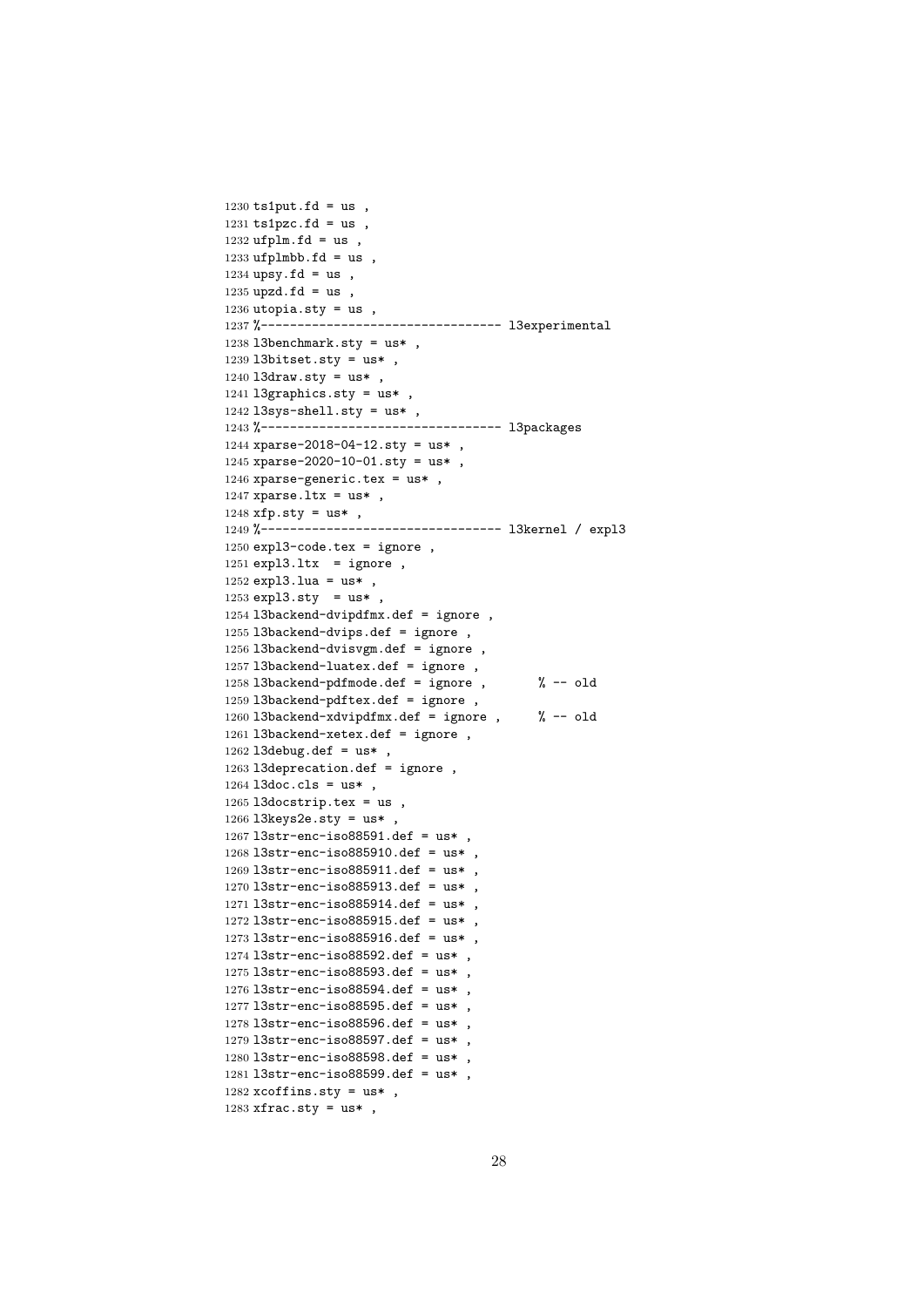```
1284 xgalley.sty = us*,
1285 xparse.sty = us*1286 xtemplate.sty = us*,
1287 %--------------------------------- TAGGING PROJECT
1288 pdfmanagement-testphase.sty = us*
1289 \Contact https://github.com/latex3/pdfresources/issues
1290 pdfmanagement-testphase.ltx = ignore ,
1291 %-------------------------------- EXTERNAL PACKAGES SUPPORTED BY THE LaTeX Team
1292 hluatex.def = ignore,
1293 hpdftex.def = ignore,
1294 hxetex.def = ignore,
1295 hypdoc.sty = us,
1296 hyperref.cfg = ignore ,
1297 hyperref.sty = us*
1298 \Contact https://github.com/latex3/hyperref/issues ,
1299 hyperref-langpatches.def = ignore ,
1300 pd1enc.def = ignore,
1301 puenc.def = ignore,
1302 xcolor.sty = us*
1303 \Contact https://github.com/latex3/xcolor/issues 1304 %--------------------------- PACKAGES BY MEMBERS
                 1304 %--------------------------------- PACKAGES BY MEMBERS OF THE LaTeX Team
1305 beamer.cls = Joseph Wright
1306 \Contact https://github.com/josephwright/beamer/issues ,
1307 dashundergaps.sty = Frank Mittelbach
1308 \Contact https://github.com/FrankMittelbach/fmitex-dashundergaps/issues ,
1309 fewerfloatpages.sty = Frank Mittelbach
1310 \Contact https://github.com/FrankMittelbach/fmitex-fewerfloatpages ,
1311 fontspec.sty = Will Robertson
1312 \Contact https://github.com/wspr/fontspec/issues ,
1313 luatex85.sty = Joseph Wright
1314 \Contact https://github.com/josephwright/luatex85/issues ,
1315 parskip.sty = Frank Mittelbach
1316 \Contact https://github.com/FrankMittelbach/fmitex-parskip/issues ,
1317 siunitx.sty = Joseph Wright
1318 \Contact https://github.com/josephwright/siunitx/issues ,
1319 widows-and-orphans.sty = Frank Mittelbach
1320 \Contact https://github.com/FrankMittelbach/fmitex-widows-and-orphans/issues ,
1321 %----------------------------------    USEFUL FOR BUG REPORTS
1322 blindtext.sty = ignore ,
1323 etoolbox.sty = ignore
1324 kantlipsum.sty = ignore,
1325 lipsum.ltd = ignore,
1326 lipsum.sty = ignore,
1327 %--------------------------------- EXTERNALLY SUPPORTED
1328 %
1329 geometry.sty = Hideo Umeki
1330 \Contact <latexgeometry [at] gmail [dot] com>,
1331 %--------------------------------- babel external
1332 basque.ldf = Juan M. Aguirregabiria
1333 \Contact <http://tp.lc.ehu.es/jma.html>,
1334 belarusian.ldf = Aleksey Novodvorsky and Andrew Shadura
1335 \Contact <andrew [at] shadura [dot] me>,
1336 bosnian.ldf = Samir Halilcevic \frac{9}{6} Halilčević
1337 \Contact <samir [dot] halilcevic [at] fet [dot] ba>,
```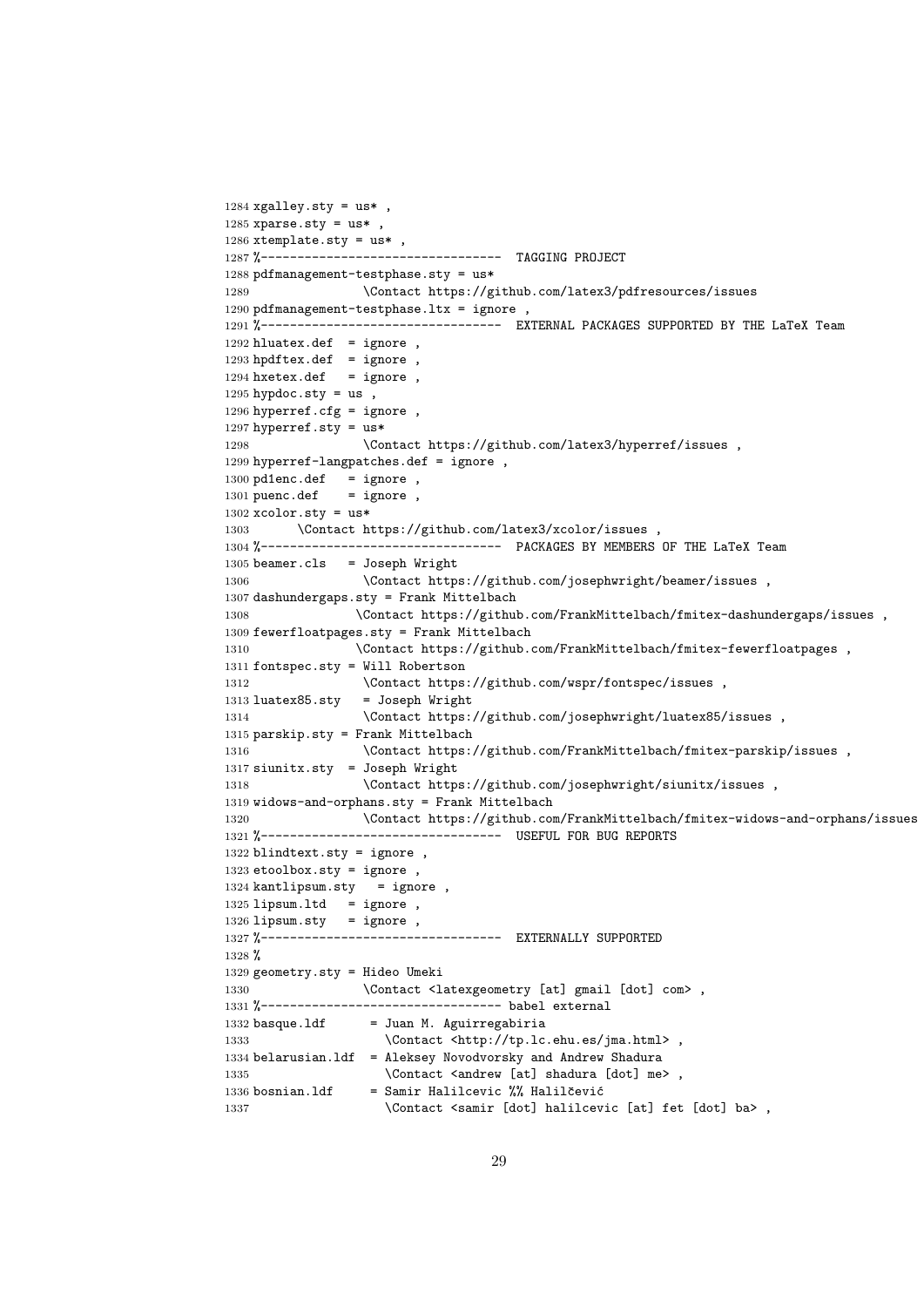```
1338 bulgarian.ldf = Georgi N. Boshnakov
1339 \Contact <Georgi Boshnakov [at] manchester [dot] ac [dot] uk>,
1340 croatian.ldf = Ivan Kokan
1341 \Contact <ivan [dot] kokan [at] gmail [dot] com>,
1342 estonian.ldf = Jaan Vajakas
1343 \Contact <jaanvajakas [at] hot [dot] ee>,
1344 frenchb.ldf = Daniel Flipo
1345 \Contact <daniel [dot] flipo [at] free [dot] fr>,
1346 friulan.ldf = Claudio Beccari
1347 \Contact <claudio [dot] beccari [at] gmail [dot] com>,
1348 georgian.ldf = Levan Shoshiashvili
1349 \Contact <shoshia [at] hotmail [dot] com>,
1350 austrian.ldf = Juergen Spitzmueller
1351 \Contact <juergen [at] spitzmueller [dot] org>,
1352 german.ldf = Juergen Spitzmueller
1353 \Contact <juergen [at] spitzmueller [dot] org>,
1354 germanb.ldf = Juergen Spitzmueller
1355 \Contact <juergen [at] spitzmueller [dot] org>,
1356 naustrian.ldf = Juergen Spitzmueller
1357 \Contact <juergen [at] spitzmueller [dot] org>,
1358 ngerman.ldf = Juergen Spitzmueller
1359 \Contact <juergen [at] spitzmueller [dot] org>,
1360 ngermanb.ldf = Juergen Spitzmueller
1361 \Contact <juergen [at] spitzmueller [dot] org>,
1362 nswissgerman.ldf = Juergen Spitzmueller
1363 \Contact <juergen [at] spitzmueller [dot] org>,
1364 swissgerman.ldf = Juergen Spitzmueller
1365 \Contact <juergen [at] spitzmueller [dot] org>,
1366 greek.ldf = Guenter Milde
1367 \Contact <milde [at] users [dot] sf [dot] net>,
1368 magyar.ldf = Peter Szabo %% Péter Szabó
1369 \Contact <http://www.math.bme.hu/latex/>,
1370 italian.ldf = Claudio Beccari
1371 \Contact <claudio [dot] beccari [at] gmail [dot] com>,
1372 japanese.ldf = Japanese TEX Development Community
1373 \Contact <https://github.com/texjporg/babel-japanese>,
1374 latin.ldf = Claudio Beccari
1375 \Contact <claudio [dot] beccari [at] gmail [dot] com>,
1376 macedonian.ldf = Stojan Trajanovski
1377 \Contact <stojan [dot] trajanovski [at] gmail [dot] com> ,
1378 occitan.ldf = Cedric Valmary %% Cédric Valmary
1379 \Contact <cvalmary [at] yahoo [dot] fr>,
1380 piedmontese.ldf = Claudio Beccari
1381 \Contact <claudio [dot] beccari [at] gmail [dot] com>,
1382 pinyin.ldf = Werner Lemberg
1383 \Contact <wl [at] gnu [dot] org>,
1384 romansh.ldf = Claudio Beccari
1385 \Contact <claudio [dot] beccari [at] gmail [dot] com>,
1386 russain.ldf = Igor A [dot] Kotelnikov
1387 \Contact <kia999 [at] mail [dot] ru> , \% -- old?
1388 serbianc.ldf = Filip Brcic
1389 \Contact <br/> <br/> \Contact <br/> <br/> <br/> (dot] sourceforge [dot] net> ,
1390 spanglish.ldf = J [dot] Luis Rivera
1391 \Contact <jlrn77 [at] gmail [dot] com> , \% -- old?
```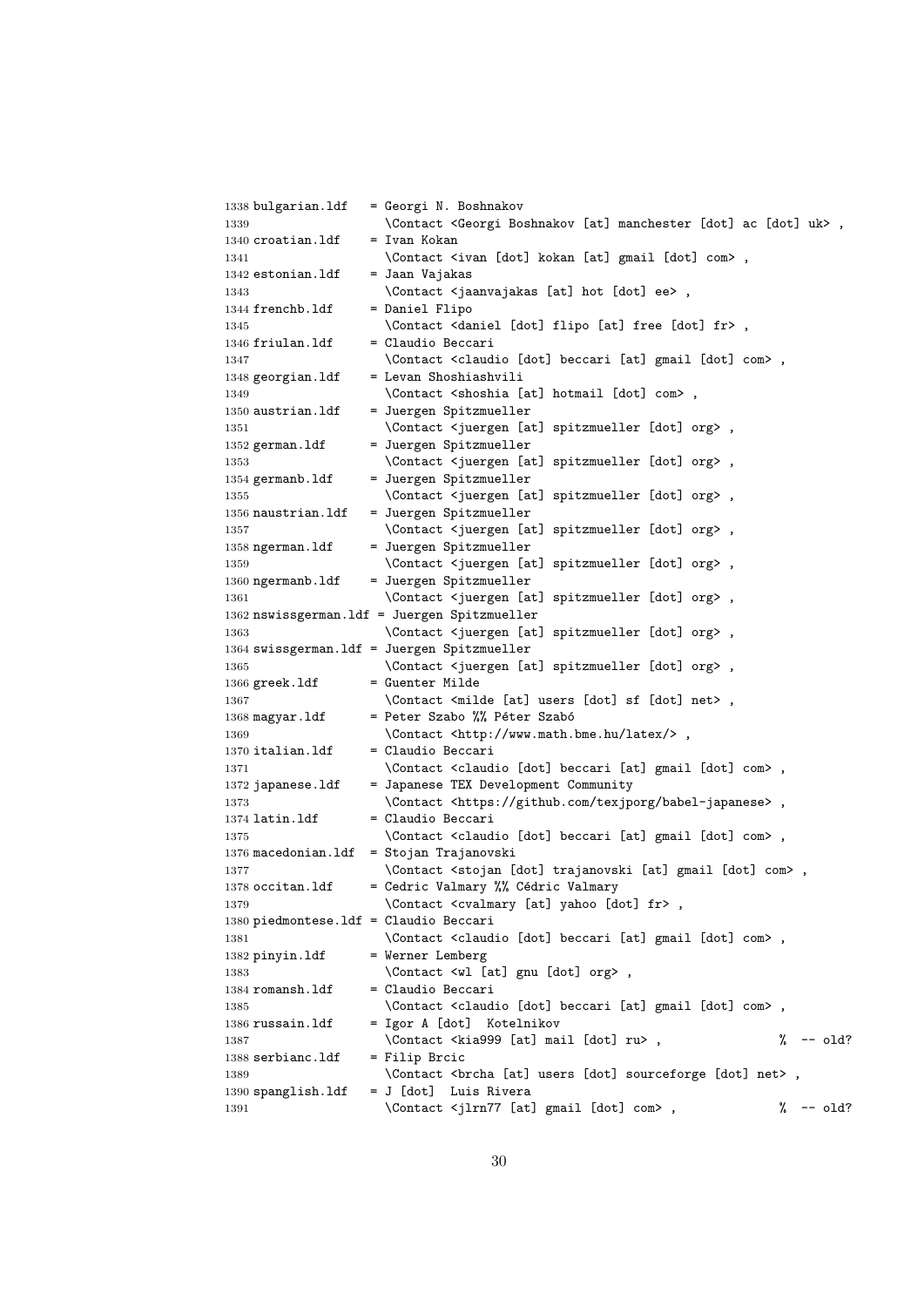```
1392 spanish.ldf = Javier Bezos
                       1393 \Contact <http://www.texnia.com/contact.html> ,
                       1394 thaicjk.ldf = Werner Lemberg
                       1395 \Contact <wl [at] gnu [dot] org>,
                       1396 ukraineb.ldf = Sergiy Ponomarenko
                       1397 \Contact <sergiy [dot] ponomarenko [at] gmail [dot] com>,
                       1398 vietnamese.ldf = Werner Lemberg
                       1399 \Contact <wl [at] gnu [dot] org> ,
                                                ------------ LAST LINE
                       1401 \{\text{atextungempty} = \{\},
                          Keep the data but throw away the loop function.
                       1402 \endgroup
\latexbug@addtofilelist Save the kernel version of \@addtofilelist.
                       1403 \let\latexbug@addtofilelist\@addtofilelist
        \latexbug@zzzz
Storage for third-party files and those from the LATEX3 set on GitHub.
         \latexbug@own 1404 \def\latexbug@zzzz{}
                       1405 \def\latexbug@own{}
\latexbug@process@table
A hook into a convenient place in the document set up: the initialization of NFSS
        \process@table
during the \document macro. If either \latexbug@zzzz or \latexbug@own have
                       any content then there is a message to issue, it's just a question of deciding which
                       one.
                       1406 \let\latexbug@process@table\process@table
                       1407 \def\process@table{\global\let\@addtofilelist\latexbug@addtofilelist
                       1408 \latexbug@process@table
                       1409 \ifx\latexbug@zzzz\latexbug@empty
                       1410 \ifx\latexbug@own\latexbug@empty
                       1411 \else
                       1412 \typeout{}%
                       1413 \PackageWarningNoLine{latexbug}%
                       1414 {Special bug tracker!\MessageBreak
                       1415 \MessageBreak
                       1416 This test file uses the following file(s)\MessageBreak
                       1417 \MessageBreak
                      1418 ===============\MessageBreak
                      1419 \latexbug@own
                      1420 ==============\MessageBreak
                      1421 \MessageBreak
                      1422 Please note that these files have their own\MessageBreak
                      1423 bug tracker and your issue should therefore\MessageBreak
                      1424 be reported in the indicated repository.\MessageBreak
                      1425 \MessageBreak
                       1426 If they are not necessary to exhibit the problem,\MessageBreak
                       1427 remove them from your example and rerun it,\MessageBreak
                       1428 otherwise report the issue in the listed repository.\MessageBreak
                       1429 \MessageBreak
                       1430 If different repositories are listed, try to\MessageBreak
                       1431 select the most appropriate one (but don't worry\MessageBreak
                       1432 too much, if the choice is not clear to you)}%
                       1433 \typeout{}%
                       1434 \fi
```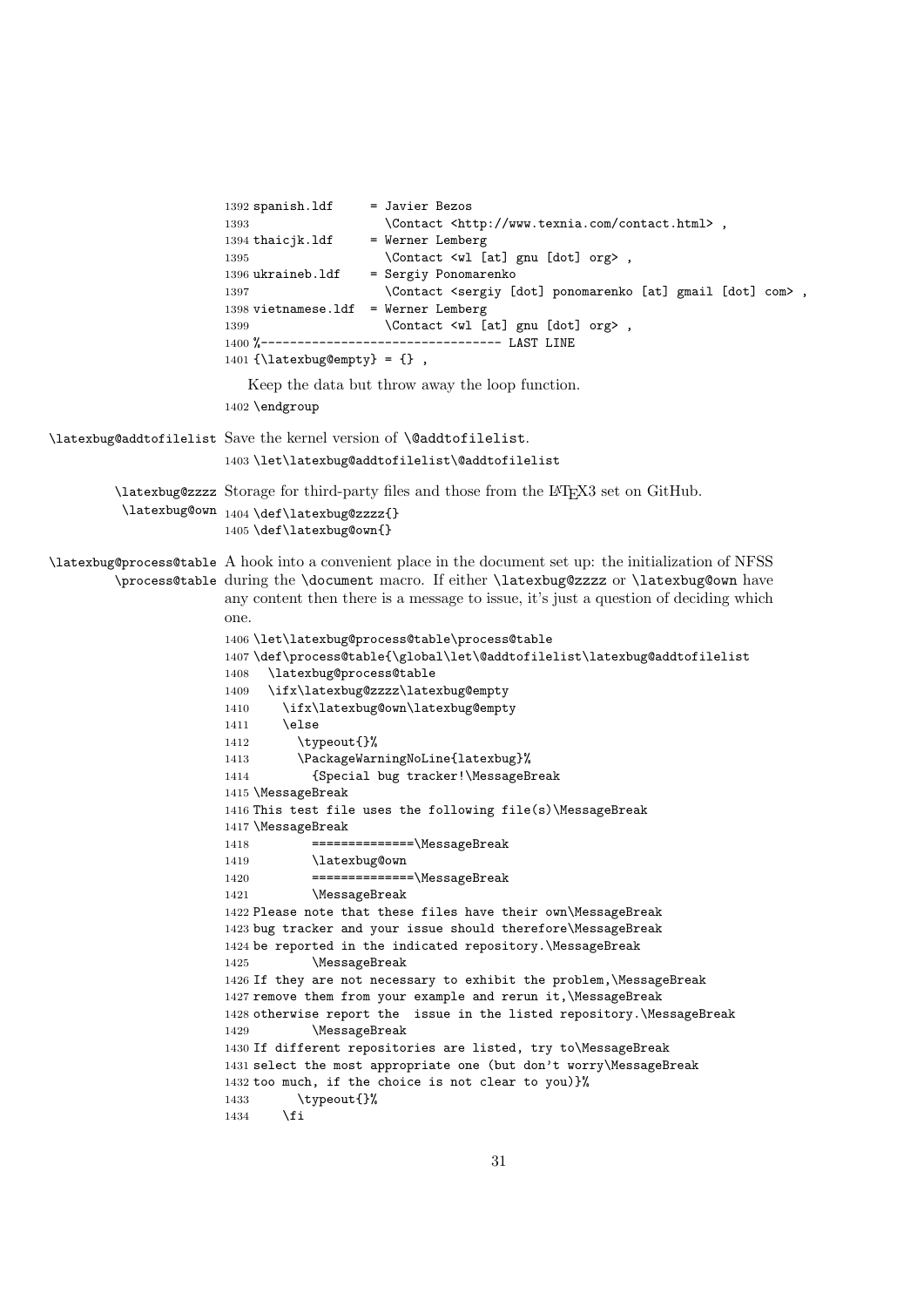```
1435 \else
1436 \PackageError{latexbug}%
1437 {Third-party file(s)\MessageBreak
1438 \MessageBreak
1439 This test file uses third-party file(s)\MessageBreak
1440 \MessageBreak
1441 = ===============\MessageBreak
1442 \latexbug@zzzz
1443 ==============\MessageBreak
1444 \MessageBreak
1445 So you should contact the authors\MessageBreak
1446 of these files, not the LaTeX Team!\MessageBreak
1447 (Or remove the packages that load\MessageBreak
1448 them, if they are not necessary to\MessageBreak
1449 exhibit the problem).\MessageBreak
1450 \MessageBreak
1451 If you think the bug is in core LaTeX\MessageBreak
1452 (as maintained by the LaTeX Team) but\MessageBreak
1453 these files are needed to demonstrate\MessageBreak
1454 the problem, please continue and mention\MessageBreak
1455 this explicitly in your bug report\MessageBreak
1456 (with an explanation why you think so)}{Please
1457 correct your test file prior
1458 to submitting the bug report.\MessageBreak
1459 Otherwise it is likely to be rejected!}%
1460 \fi
1461 }
```
\@addtofilelist First, a test to see if we are at the top level: there's no need to test dependencies \latexbug@iftoplevel of packages. Assuming we are doing a check, the aim is to see if the current name is known, and if it is whether it fits into one of our special cases. If it's one of the LATEX3 GitHub packages it gets recorded in a dedicated space. Third-party package can also have information about where to report issues: this is all stored for reporting later.

```
1462 \def\@addtofilelist#1{%
1463 \expandafter\latexbug@iftoplevel\@currnamestack {}\@nil
1464 \begingroup
1465 \xdef\latexbug@x{#1}% TODO: one-level sanitize
1466 \expandafter
1467 \ifx\csname latexbug@@\latexbug@x\endcsname\relax
1468 \def\latexbug@y{}%
1469 \else
```
\latexbug@y will contain either on of the keywords us or us\* or ignore or it will contain the start part of the third-party information, \latexbug@z contains the rest (if anything), the space between the two is lost and needs to be reinserted.

```
1470 \xdef\latexbug@y{\expandafter\expandafter\expandafter
1471 \@firstoftwo\csname latexbug@@\latexbug@x\endcsname}%
1472 \xdef\latexbug@z{\expandafter\expandafter\expandafter
1473 \@secondoftwo\csname latexbug@@\latexbug@x\endcsname}%
1474 \fi
1475 \ifx\latexbug@y\latexbug@us\else
1476 \ifx\latexbug@y\latexbug@usstar
1477 \begingroup
```